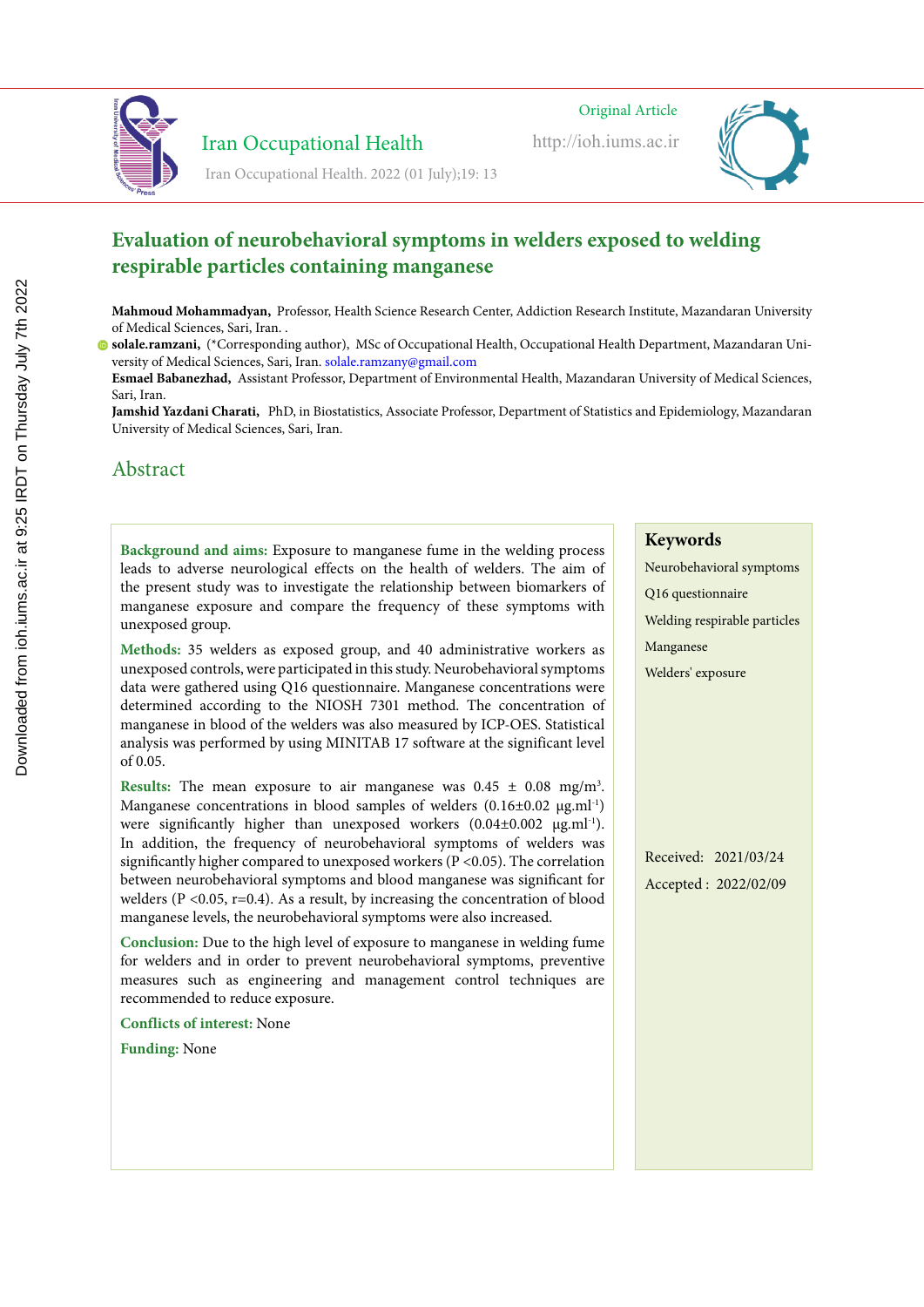### **INTRODUCTION**

Welding is a typical method of joining metals using heat or an electric arc. As electricity passes from one electrical conductor to another, electric arc welding joins metals and alloys that have been softened or melted by extreme heat. Temperatures in the arc can reach 12,000°C, heating both the base metal piece and a filler metal that comes from a consumable electrode that is continuously fed in to the weld Welding operations generate gaseous and aerosol byproducts made up of a diverse range of metals. The Fumes produced during welding are one of the most hazardous factors to a welder's health. Fumes are solid particles formed by the density of gases after melt materials are sublimated. The main component of welding fume is iron oxide but metal particulates commonly found in welding fume include manganese, chromium, nickel, lead, copper, molybdenum, cobalt, cadmium and aluminum. Most studies on welding fumes have reported adverse respiratory effects such as stimulation of airways, decreased rhythmic performance, asthma, bronchitis, pneumoconiosis or cancers. However, there is little information on the non-respiratory effects of welding fumes, especially neurological effects. . The OSHA has a permissible exposure limit (PEL) for air which is 5 milligrams per cubic meter  $(mg/m<sup>3</sup>)$ . This is a ceiling or instantaneous value that should never be exceeded. The standard has been applied since the original OSHAct and was based on the 1969 Threshold Limit Values (TLV) from the American Conference of Governmental Industrial Hygienist (ACGIH). This value is considered outdated and not protective, not just because of its age, but also based on other OEL and findings related to the health effects. Moreover, ACGIH has two TLVs for manganese, both of which are timeweighted averages (TWA) unlike OSHA's ceiling value. The TLV for respirable manganese fume is 0.02 mg/m3 and the TLV for inhalable standard is  $0.1 \text{ mg/m}^3$ . The respirable fraction of airborne particulates is those that penetrate the deepest parts of the lung or what's known as the gasexchange region where there are fewer defense. Inhalable particulate matter is hazardous when deposited in any portion of the lung and have an aerodynamic diameter less than 100 microns. Manganese is an essential component in the steel welding process, which increased metal strength and prevents steel removal in the production process. Although Manganese is an essential element for the body, but in high dose it can cause neu-

rological effects on the central nervous system (CNS) and nerve disorders such as Parkinson's. Reports of adverse effects resulting from manganese exposure in humans are associated primarily with inhalation in occupational settings. Inhaled manganese is often transported directly to the brain before it is metabolized by the liver. The symptoms of manganese toxicity may appear slowly over months and years exposure to high level of manganese. Long-term occupational exposure to manganese (Mn) can result in a ''specific clinical central nervous system syndrome'' called manganism, a severe neurological disorder characterized by movement disturbances. As the disease progresses, a number of other neurological signs may become manifest. Although not all individuals develop identical signs, the most common signs are a slow and clumsy gait, speech disturbances, a masklike face and tremors. As the disease progresses, patients develop severe muscle tension and rigidity and may be completely and permanently disabled. It should be noted that manganese can affect respiratory, liver, reproduction and cardiovascular systems. Neural symptoms due to exposure to high level of manganese include reducing response rate, irritability, mental problems, mood changes and irreversible neurological disorders in prolonged exposure. Fumes containing manganese increase the rotation of brain protons, which results in shortening of the brain's relaxation cycle. Cognitive-neurological changes, due to exposure to manganese, occurr in the cortical regions, especially in anterior cortex.

More than 5 million welders around the world are exposed to manganese fume. It has been reported that in the United States, about 462,000 workers are classified as full-time welders and probably this figure will increase by 5% over the next 5 to 7 years. Studies have reported high levels of neurological symptoms and disorders such as anxiety, depression and confusion among welders. Studies have shown that in many welding processes, due to insufficient ventilation and lack of safety equipment, welders are at risk of the adverse health effects, As a result, the current study was carried out with the goal of evaluating the neurobehavioral symptoms of welders exposed to manganese-containing welding fumes and comparing the frequency of these symptoms to that of the unexposed group.

### **METHODS AND MATERIALS**

In 2019, a descriptive-analytic cross- sectional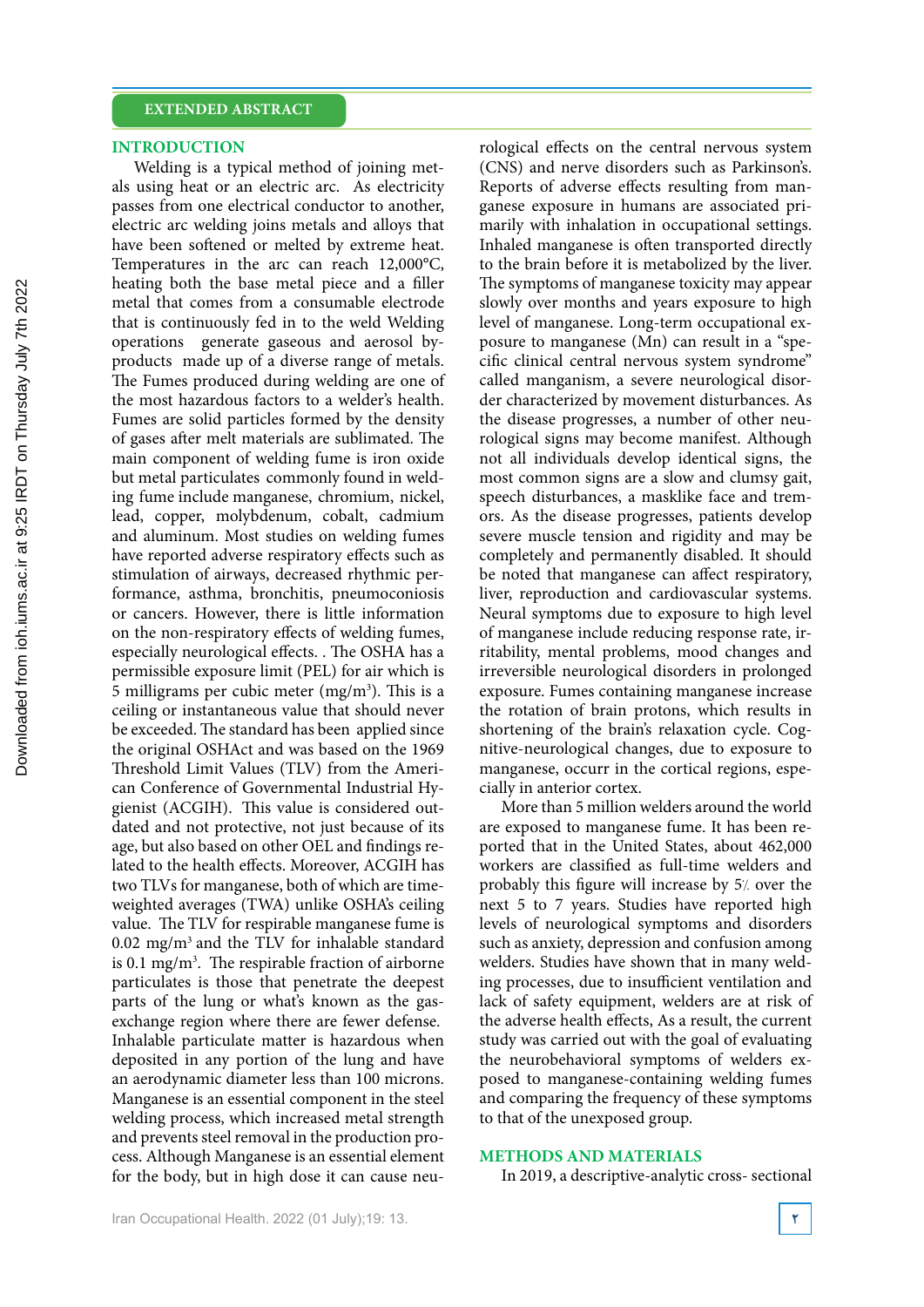study was conducted in one of the metal industries in Babol (Iran). According to Hassani et al., 35 welders as exposed group and 40 administrative workers as unexposed group were selected. The Q16 questionnaire (Q16) was used to collect neurological-behavioral symptoms. This questioner is commonly used to investigate the prevalence of neurotoxic symptom among organic solvent workers. However, a few studies used the Q16 for investigating neurobehavioral symptoms among welders. This questionnaire consists of 16 yes or no questions about abnormal fatigue, burning and pain in different parts of the body, heart pulse, irritability and depression without cause, the problem in concentration, forgetting, sweating without a specific cause, the problem in opening and closing the clothes button, the problem in understanding the meanings of books and newspapers, the feeling of pressure on the chest, the problem in remembering, headache (at least once a week) and change in sexual desires. The important issue in using this questionnaire is the impact of confounding factors on its results which was tried as much as possible to be considered, so those who had a history of neurological diseases such as concussion, prior exposure to organic solvent and neurotoxic metals, Alcohol consumption, using drugs and special drugs were banned from participating in the study. Furthermore, the work experience of the studied groups were approximately similar and there was no significant difference between the work experience of exposed and non-exposed group. Workers exposure to respirable paticles were measured according to the NIOSH 0600 method by using a personal sampling pump (SKC,AirChek 3000 Deluxe) with a 2.5 L.min-1 flow rate, air was passing through an aluminum cyclone (SKC, UK) with a 37 mm 0.8 micrometer pore size cellulose ester filters bedding on a plastic cassette. The filters were placed in the desiccator for 24 hours before sampling time. To weigh the filters, a microbalance accurate to 6 decimal places (1 µg sensitivity Sartorius, Model ME5, Germany) was used. A blank filter was used for each batch of samples to eliminate sampling errors. Respirable particle concentration was determined based on the weight method. Manganese concentrations in respirable particles were determined according to the NIOSH 7301 method. Firstly, the standard curve was obtained using standard solutions with different concentrations of meals. Samples were then transferred to the inductively coupled plasma - optical emission spectrometry (ICP-

*Evaluation of neurobehavioral symptoms in welders exposed...*

OES) apparatus to determine the concentration of the metals within solution. By measuring the sample absorption rate and comparing with the calibration curve, the amount of metal elements in the unknown sample was obtained. For biological monitoring, blood samples were collected from all employees at the end of the work shift. To prepare blood samples 1.5 ml of pure nitric acid 65% were added to 1 ml of venous blood and then heated at 95 ° C for one hour. After cooling, samples were diluted by 10 ml. After performing the preparation steps, the analysis of the samples was performed by the ICP-OES and then the results were compared with the TLV-TWA recommended by the ACGIH for respirable manganese fume concentration. Statistical analysis was performed by using MINITAB 17 software at the significant level of 0.05.

### **RESULTS**

The mean exposure to air manganese in respirable particles was  $0.45\pm0.08$  mg/m<sup>3</sup>. The results of this study showed that the concentration of Manganese in blood samples of welders  $(0.16\pm0.02 \,\mu g.m<sup>1-1</sup>)$  were significantly higher than unexposed workers  $(0.04\pm0.002\mu\text{g.m}^{1-1})$ . The results indicated that most welders were exposed to high concentration of manganese. Average amount of manganese and respirable particle concentration were significantly higher than the TLV-TWA recommended by ACGIH for manganese (0.02 mg/m-3) and respirable particle (3 mg/m-3). The results of this study showed that 48.6% of welders felt abnormal fatigue, 25.7% felt burning and pain in different parts of the body,14.4% felt heart pulse, 22.9% felt irritability and depression, 31.4/ had a problem in concentration, 40% had a short memories, 22.9% sweating without a specific cause, 17.1/ had a problem in opening and closing the clothes button, 17.1% generally found it hard to get the meaning from reading newspapers and books, 25.7% of relatives told them that they have a short memory, 14.3% had a feeling of pressure on the chest, 40/ had a problem in remembering, 40% had to go back and check things they have done such as turning off the stove, locking the door, etc., 54.3/ had headache (at least once a week) and 20% had change in sexual desires. In the present study, the arithmetic mean of Q16 positive response to the behavioral nerve symptoms was reported 4.6 among welders and 2.1 among office staff. In addition, the frequency of neurobehavioral symptoms of welders was significantly higher compared to unexposed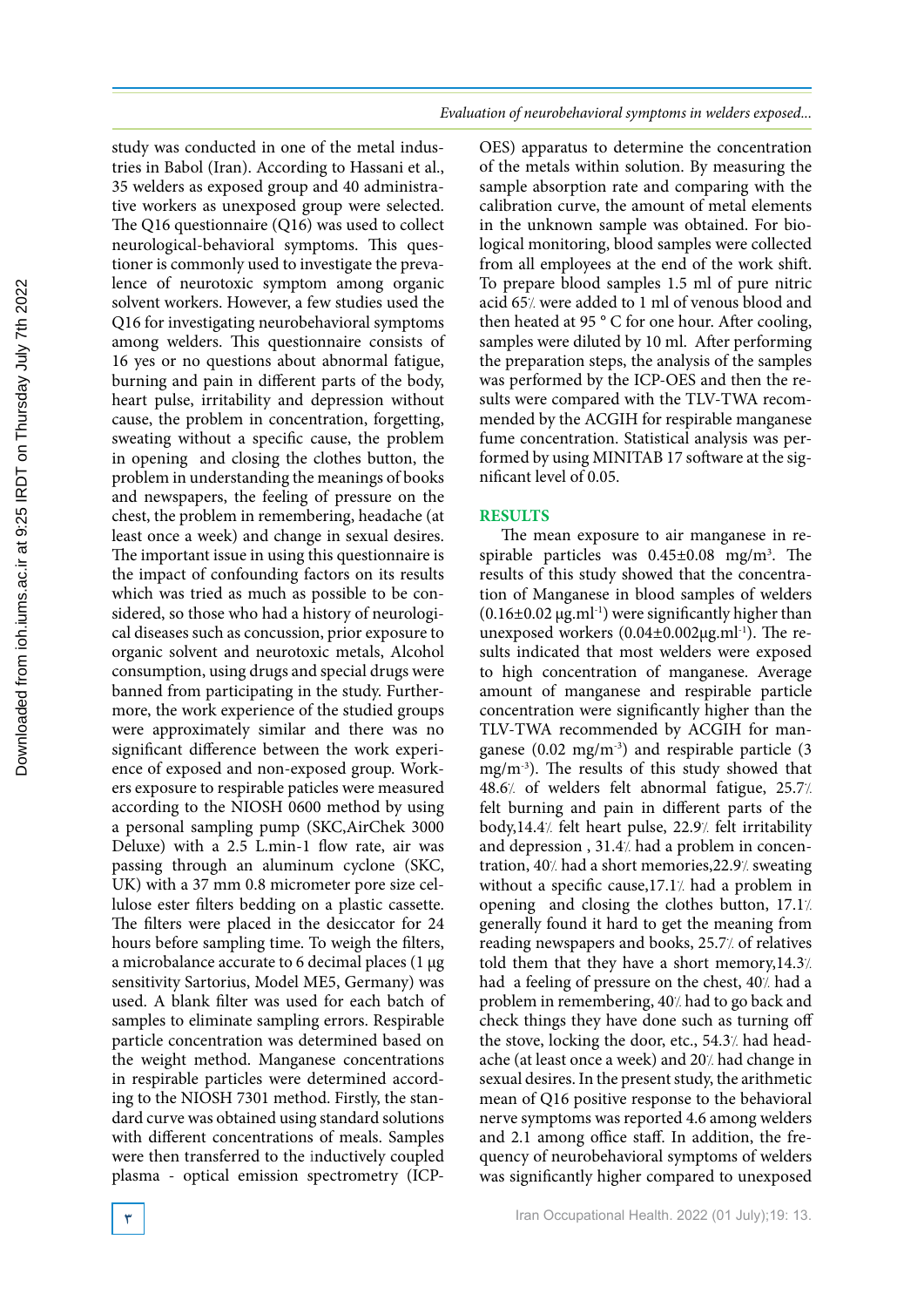group. The correlation between neurobehavioral symptoms and blood manganese was significant for welders  $(P-V<0.05)$ .

### **CONCLUSION**

Welding is one of the most important occupations in most industries, releasing a variety of hazardous gases and fumes. Occupational exposure to welding respirable particles including manganese, is one of the most serious issues in the industry due to its neurological effect. Welders are exposed to high levels of manganese, according to the current study's evaluation of respiratory exposure and biological monitoring. One of the reasons for a concentration above the permissible manganese level in the respiratory area of the welders can be attributed to their inappropriate postures. In jobs such as welding for access and greater domination and work speeding up, workers have to bend the head and neck on the welding point. Moreover, another reason for increasing the concentration of manganese fume in the respiratory region of the welders is the use of an inappropriate and inefficient ventilation system in the workplace.

 One of the potential limitations of this study, like many others, is the lack of information on diet patterns among workers, despite the fact that similar studies have shown that manganese caused by food intake does not have a significant contribution to its internal does. Another potential limitation of the current study is a lack of information about ventilation systems in the industry.

In general, one of the advantages of this crosssectional study was the evaluation of respiratory exposure, biological monitoring and study of neurological symptoms among exposed welders with manganese welding fume and compare the frequency of these symptoms with unexposed group. Therefore, the number of studies on the exposure of welders to welding fumes in recent

years has been increased. In the present study, the findings have shown that welding fume contains a small percentage of manganese fume. (From  $0.2$ / to  $8$ / of the total fume). The amount of manganese in the electrodes can be in the range of 1-20% of the metals, so most welders are exposed to various metal fume that contains a small percentage of manganese. Due to a high frequency of neurological symptoms among welders and in order to maintain and improve the health of this population, in this group, to prevent future problems, maintaining workers' health and preventing from performance disorders, managers and employers should be aimed at reducing the exposure to manganese. Therefore, managers and employers can reach to this goal through engineering controls, through replacement of alloy with a lower percentage of manganese, efficient ventilation and management control, such as reducing the exposure time, training staff and the use of respiratory protection equipment for welders.

Moreover, industries should start with an air quality evaluation to determine what their current exposure levels are. This should include measurement of manganese levels both in the general facility air and in the welder's breathing zone. An experienced air quality system designer can help manufacturers determine the best approach to lower manganese exposure levels for the facility as a whole or for individual workers. In addition, investigating health effect and effective control measures should be applied. If adequate ventilation is not feasible in industries, it may be necessary to protect employees with the use of personal protective equipment (PPE), such as a respirator.

### **CONFLICT OF INTEREST**

"The authors declare that there are no conflicts of interest regarding the publication of this manuscript"

### **How to cite this article**:

Mahmoud Mohammadyan, solale.ramzani, Esmael Babanezhad, Jamshid Yazdani Charati. Evaluation of neurobehavioral symptoms in welders exposed to welding respirable particles containing manganese. Iran Occupational Health. 2022 (01 July);19:13.

### **\*This work is published under CC BY-NC 4.0 licence**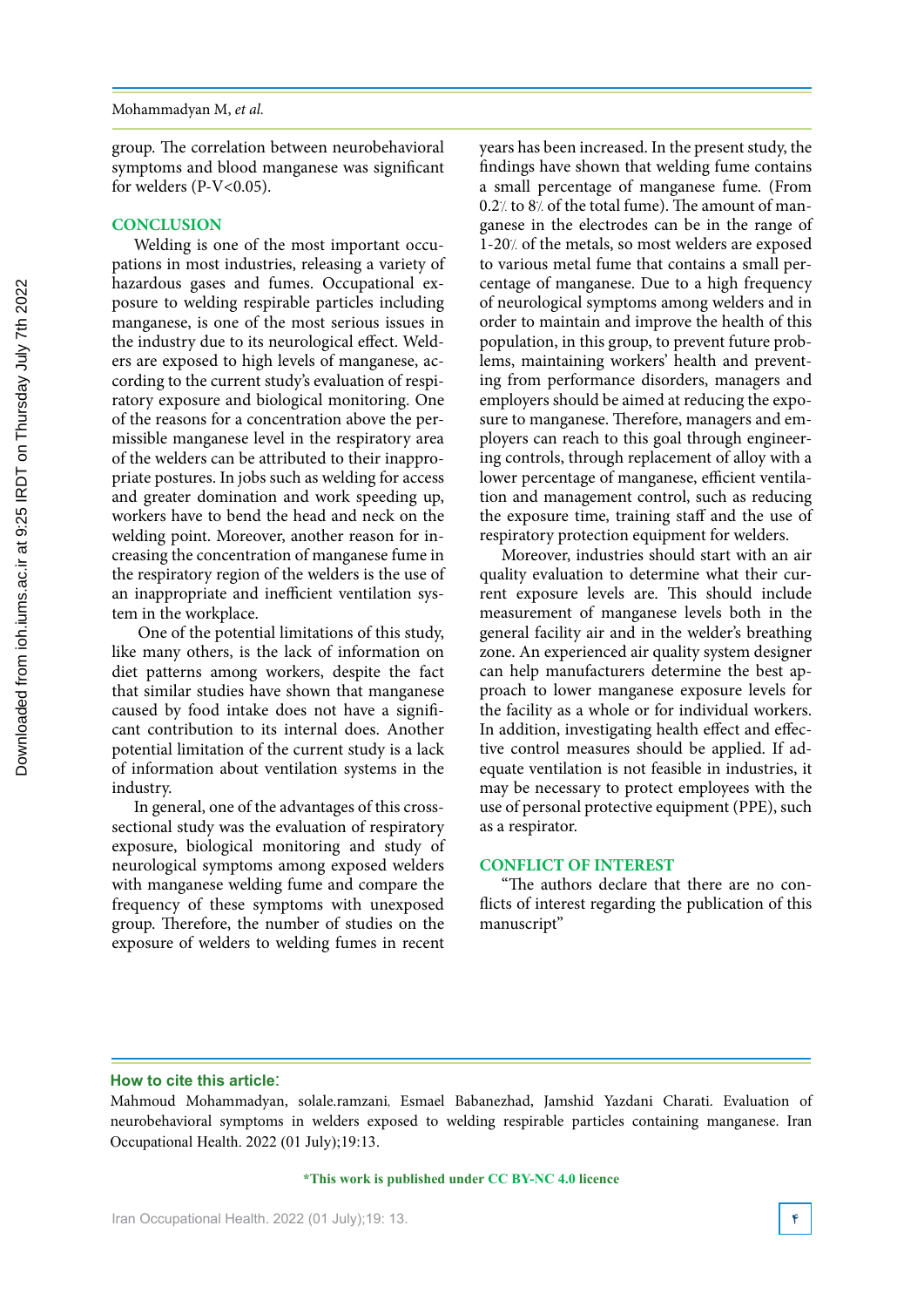



### $\mathbf{L}$  and color temperature assessment in the office work  $\mathbf{L}$ **relationship to visual fatigue Lighting and color temperature assessment in the office workplaces and بررسی عالئم عصب رفتاری در جوشکاران مواجههیافته با ذرات قابل استنشاق جوشکاری حاوی منگنز**

محمود محمد **سلاله رمضاني** مسلاله **اسماعیل بابانژاد:** دکترای شیمی تجزیه، استادیار، عضو هیأت علمی گروه بهداشت محیط، دانشگاه علوم پزشکی مازندران، ساری، ایران. **Majid Motamedzadeh Torghabeh,** Professor, Department of Ergonomics, School of Health, Hamadan University of ID **محمود محمدیان :** دکترای بهداشت حرفه ای، استاد، مرکز تحقیقات علوم بهداشتی، پژوهشکده اعتیاد، دانشگاه علوم پزشکی مازندران، ساری، ایران. Center for Health Sciences Research, Hamedan University of Medical Sciences, Hamedan, Iran. golmohamadi@umsha.ac.ir **كبر الكترى** Solale.ra **Majid Motamedzadeh Torghabeh,** Professor, Department of Ergonomics, School of Health, Hamadan University of سلاله رمضانی: (\* نویسنده مسئول) کارشناس ارشد بهداشت حرفه ای، گروه بهداشت حرفه ای، دانشگاه علوم پزشکی مازندران، ساری، ایران . solale.ramzany@gmail.com **جمشید یزدانی چراتی:** دکترای آمار حیاتی، دانشیار، عضو هیأت علمی گروه آمار زیستی و اپیدمیولوژی، دانشگاه علوم پزشکی مازندران، ساری، ایران .

# چکیده

Medical Sciences, Hamadan, Iran

| كليدواژهها                | <b>زمینه و هدف:</b> مواجهه با فیوم منگنز در فرآیند جوشکاری، منجر به بروز اثرات عصبی زیانآور بر سلامت افراد جوشکار میشود. |  |
|---------------------------|--------------------------------------------------------------------------------------------------------------------------|--|
| علائم عصبي-رفتاري         | هدف از مطالعه ی حاضر، بررسی علائم عصبی-رفتاری در بین جوشکاران مواجههیافته با ذرات قابل استنشاق جوشکاری حاوی              |  |
| $Q$ برسشنامه ی ۶          | منگنز و مقایسه ی فراوانی این علائم با گروه غیرمواجهه بود.                                                                |  |
| ذرات قابل استنشاق جوشكارى | روش بررسی: تعداد ۳۵ نفر جوشکار، بهعنوان گروه مواجههیافته و ۴۰ نفر از کارکنان اداری، بهعنوان گروه شاهد تعیین شدند.        |  |
| فيوم منگنز                | دادههای مربوط به علائم عصبی-رفتاری با استفاده از پرسشنامه ی Q۱۶ جمعآوری گردید. میزان مواجهه ی جوشکاران با ذرات           |  |
| مواجهه جوشكاران           | قابل استنشاق، با استفاده از روش NIOSH0600 و غلظت منگنز در این ذرات، بر اساس روش NIOSH 7301 تعیین شد.                     |  |
|                           | میزان منگنز موجود در خون این افراد نیز توسط دستگاه ICP-OES اندازهگیری گردید. تجزیهوتحلیل آماری دادهها با کاربرد          |  |
|                           | نرم افزار MINITAB 17 در سطح معناداری ۰/۰۵ انجام شد.                                                                      |  |
|                           | یافته ها: میانگین مواجهه ی جوشکاران با منگنز موجود در ذرات قابل استنشاق جوشکاری، برابر ۰/۴۵±۰/۰۸ mg/m۲ بود.              |  |
|                           |                                                                                                                          |  |
|                           | همچنین فراوانی علائم عصبی-رفتاری در گروه مواجههیافته، بیشتر از گروه غیرمواجهه گزارش شد (P <۰٫۰۵). همبستگی بین            |  |
|                           | تعداد علائم عصبی-رفتاری با میزان منگنز خون جوشکاران، معنیدار به دست آمد (P <۰.۰۵, r=۰.۴)؛ بهگونهای که با افزایش          |  |
| تاريخ دريافت: ۱۴۰۰/۰۱/۰۴  | غلظت منگنز خون جوشكاران، علائم عصبى-رفتارى گزارششده نيز افزايش يافت.                                                     |  |
| تاريخ پذيرش: ١۴٠٠/١١/٢٠   | <b>نتیجه گیری:</b> با توجه به مواجهه ی بیش زحد مجاز جوشکاران با فیومهای منگنز موجود در ذرات قابل استنشاق و               |  |
|                           | بهمنظور پیشگیری از علائم عصبی-رفتاری، انجام اقدامات پیشگیرانه نظیر روشهای کنترل مهندسی و مدیریتی جهت                     |  |
|                           | كاهش مواجهه توصيه مي گردد.                                                                                               |  |
|                           |                                                                                                                          |  |
|                           | تعارض منافع: گزارش نشده است.                                                                                             |  |
|                           | منبع حمايت كننده: ندارد.                                                                                                 |  |
|                           |                                                                                                                          |  |
|                           |                                                                                                                          |  |
|                           |                                                                                                                          |  |
|                           |                                                                                                                          |  |
|                           |                                                                                                                          |  |
|                           |                                                                                                                          |  |
|                           |                                                                                                                          |  |
|                           |                                                                                                                          |  |
|                           |                                                                                                                          |  |
|                           |                                                                                                                          |  |
|                           |                                                                                                                          |  |
|                           |                                                                                                                          |  |
|                           |                                                                                                                          |  |
|                           |                                                                                                                          |  |

### شیوه استناد به این مقاله:

Mahmoud Mohammadyan, solale.ramzani, Esmael Babanezhad, Jamshid Yazdani Charati. Evaluation of neurobehavioral symptoms in welders exposed to welding respirable particles containing manganese. Iran Occupational Health. 2022 (01 July);19:13.

**\*انتشار این مقاله به صورت دسترسی آزاد مطابق با 4.0 NC-BY CC صورت گرفته است**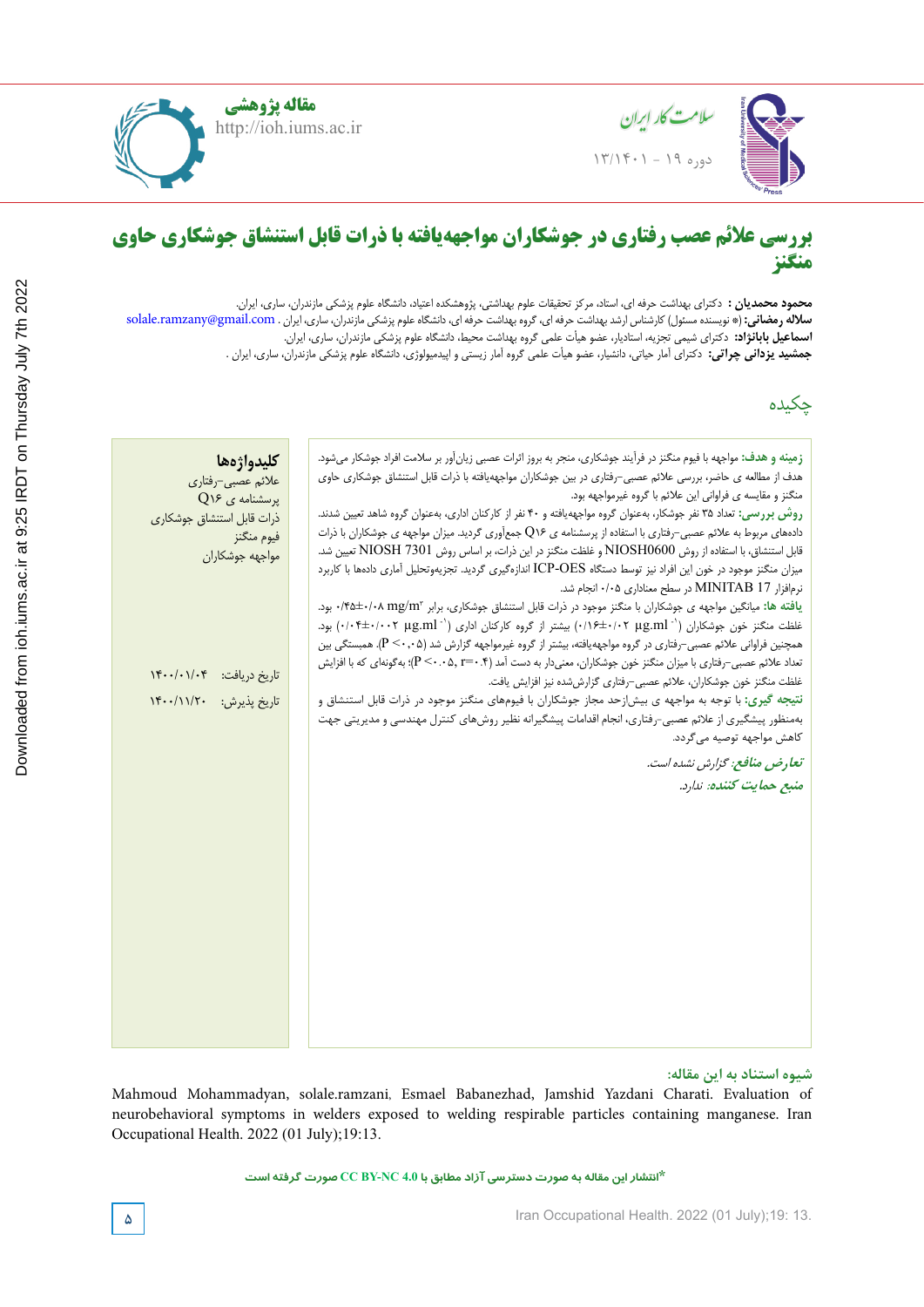### **مقدمه**

جوشکاری، فرآیندی رایج برای اتصال فلزات از طریق گرما یا قوس الکتریکی است (۱). تقریباً ۱۱ میلیون نفر در سرتاسر جهان بهعنوان جوشکار مشغول به فعالیت هستند و 110 میلیون نفر در مواجههی شغلی با فیومهای جوشکاری قراردارند (2). ازدیدگاه شغلی، یکی از فاکتورهای اصلی خطرناك برای سالمت جوشکاران، فیومهای تولیدشده حین جوشکاری است. فیومها، ذرات جامدی هستند که در اثر تراکم گازها پس از تصعید از مواد مذاب تولید میشوند (3). عنصر اصلی فیوم تولیدشده در طول عملیات جوشکاری، اکسید آهن میباشد. فلزات مهم دیگری که در فیومهای جوشکاری یافت میشوند، شامل منگنز، کروم، نیکل، سرب، مس، مولیبدن، کبالت، کادمیوم، روی و آلومینیوم هستند (4). اگرچه فیومهای جوشکاری توسط آژانس بینالمللی تحقیقات سرطان (IARC) به عنوان "کمابیش سرطان زا برای انسان» گروه 2B معرفیشده است؛ ولی درخصوص فلزات مختلف موجود در فیوم جوشکاری (Cd، Be، VI Cr، نیکل و اکسیدهای کبالت)، توسط IARC و اتحادیهی اروپا بهعنوان "عوامل سرطانزای انسانی" طبقهبندیشدهاند (5).

بیشتر مطالعات بر روی فیومهای جوشکاری، اثرات تنفسی را مدنظر داشتهاند که تحریک راههای هوایی، کاهش عملکرد ریوی، آسم، برونشیت، پنوموکونیوز یا سرطانهای ریوی گزارش گردیده است (6). بااینحال، اطالعات کمی درخصوص اثرات غیرتنفسی فیومهای جوشکاری بهخصوص اثرات عصبشناختی وجود دارد (7). منگنز، عنصر ضروری برای بدن است؛ ولی میتواند در دزهای باال، اثرات عصبشناختی بر روی سیستم عصبی مرکزی '(CNS) و اختلالات عصبی-رفتاری مانند پارکینسون ایجاد کند (10-8). قابل ذکر است که منگنز عالوه بر اثر روی سیستم عصبی، میتواند سیستمهای تنفسی، کبدی، تولیدمثل و قلبی و عروقی را تحت تأثیر قرار دهد (1). ذرات حاوی منگنز، باعث ناهمگونی میدانهای مغناطیسی و افزایش چرخش پروتونهای مغزی میشوند که درنتیجه، منجر به کوتاه شدن سیکل آرامش مغز میشود (11). تغییرات شناختی-عصبی ناشی از مواجهه با منگنز، بیشتر در مناطق قشری مغز بهویژه قشر قدامی رخ میدهد که مطالعات تصویربرداری نورولوژیک نیزبراین قسمت مغزبیشترتأکید دارند (12). مطالعات، میزان باالی عالئم عصبی وهمچنین اختالالتی مانند اضطراب، افسردگی و گیجی را در بین جوشکاران

گزارش کردهاند (13). جوشکاران، بهواسطهی مواجههی تنفسی با ذرات قابل استنشاق حاوی فیومهای منگنز، یکی از بزرگترین گروههای شغلی مورد مطالعه جهت بررسی اثرات بهداشتی منگنز را تشکیل میدهند (14). بااینحال، تغییرات عصب-رفتاری ناشی از مواجهه با دوزهای پایین منگنز در مشاغلی همچون جوشکاری که در طولانیمدت در معرض مواجهه با منگنز قرار می گیرند، ثابتشده نیست (15).

انجمن متخصصین بهداشت صنعتی آمریکا :ACGIH( American Conference of Governmental Industrial (Hygienists، با توجه به بروز عالئم عصبی در کارگران، حد تماس شغلی متوسط۸ ساعته (TWA-TLV)<sup>۲</sup> را برای ذرات قابل استنشاق و فلز منگنز به ترتیب 3 و 0/02 میلیگرم در مترمکعب تعیین نموده است (16).

پایش بیولوژیکی، ابزاری مفید جهت ارزیابی مواجههی شغلی و بررسی عوامل خطرمرتبط با آن است. همچنین میتواند اطالعات مفیدی را جهت پیشگیری از اثرات نامطلوب بهداشتی فراهم کند (17). تحقیقات متعددی نشان دادهاند که با استفاده از تصویربرداری رزونانس مغناطیسی، میتوان (MRI (تجمع منگنزدر مغز را شناساییکرد (,18 19)؛ اما استفادهاز MRI در جمعیت زیاد با توجه به هزینهی باال و روال پیچیدهی آن، روش مناسبی به نظر نمی <sub>د</sub>سد. نمونههای خون و ادرار، رایجترین محل بیولوژیکی برای کنترلهای زیستمحیطی هستند. بااینحال، منگنزی که از ادرار دفع میشود، تنها کسر کوچکی از منگنز موجود در بدن انسان است (,20 21)؛ که همین امر، تجزیهوتحلیل را بیشازپیش غیرممکن میسازد. مطالعات انجامشده در زمینهی نشانگرهای زیستی بالقوهی مواجهه با منگنز ازجمله منگنز موجود در خون، ادرار و مو، نشان داد که منگنز خون، شاخص بیولوژیکی بهتری نسبت به منگنزادرار و مو جهت ارزیابی مواجهه با منگنزاست (24-22).

پرسشنامه ی مورد استفاده جهت بررسی علائم عصبی-رفتاری در این مطالعه، ابزار مناسبی برای غربالگری است و از اطالعات آن میتوان در تصمیمگیری و برنامهریزی جهت انجام معاینات بالینی و آزمونهای روانشناختی تکمیلی استفاده نمود. اگرچه پرسشنامهی 16Q) 25 ( بهعنوان یک ابزار غربالگری برای یافتن عالئم عصبی- رفتاری ایجادشده در اثر مواجهه با حاللهای آلی طراحی گردیده است، مطالعاتی نیز انجام شدهاند که از این ابزار برای یافتن عالئم عصبی-رفتاری جوشکاران استفاده

<sup>1</sup> Central Nervous System

<sup>2</sup> Threshold Limit Value − Time-Weighted Average

Iran Occupational Health. 2022 (01 July);19: 13. **6**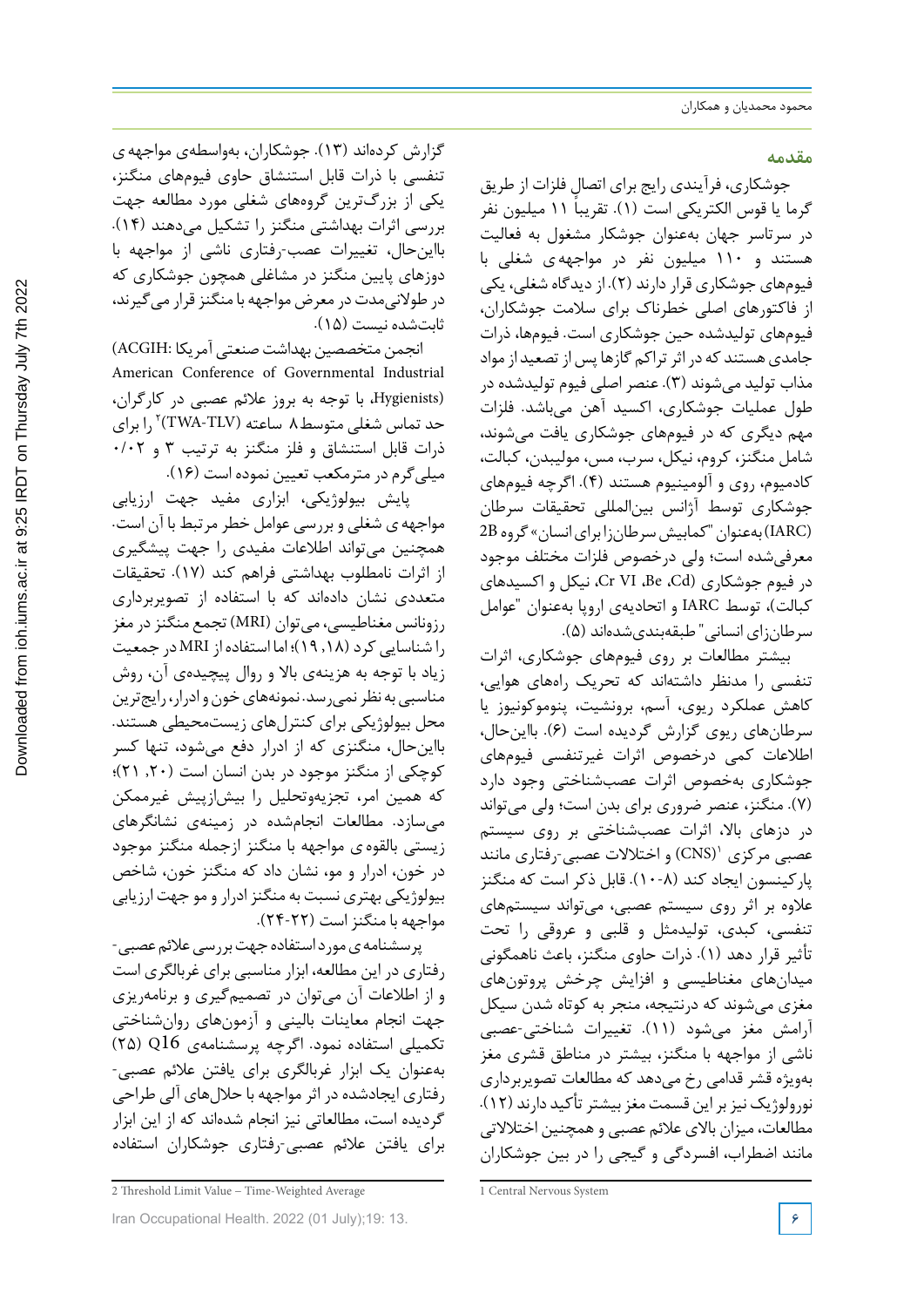استفاده از الکترودهای نوع 7018E و 6010E بود که درصد منگنز بهکاررفته در این نوع الکترودها، در حدود 0/5 الی 0/9 است (32). جوشکاران، 44 ساعت در هفته مشغول به فعالیت بودند و روزانه بهطور متوسط 5 ساعت بر روی ورقههای فلزی حاوی 0/9 تا 1/1 درصد منگنز جهت ساخت دیگ بخار، جوشکاری میکردند. اکثر جوشکاران مواجههیافته (91 درصد)، تنها از ماسک (Hatter man welding mask EN 175) جوشکاری استفاده می کردند.

نمونهبرداری <sup>و</sup> پایش بیولوژیکی

نمونهبرداری از ذرات قابل استنشاق ناشی از جوشکاری در منطقه ی تنفسی کارگران، با استفاده از  $\rm SKC$ روش  $\rm \cdot NIOSH^1$ ۰۶۰۰ توسط پمپ نمونهبردار فردی مدل Deluxe 3000 AirChek و سیکلون آلومینیومی (Cyclone Aluminum SKC (ساخت کشور انگلستان (به همراه فیلترهای استر سـلولزی بـا قطر 37میلیمتر و پور سایز 0/8 میکرومتر و با دبی 2/5 لیتر بر دقیقه از منطقه ی تنفسی جوشکاران) صورت گرفت (33). قبل از نمونهبرداری، فیلترها به مدت 24 ساعت در داخل دسیکاتور قرار گرفت و خشک شد؛ سپس با ترازوی حساس بادقت یک میکروگرم (مدل 5ME,SARTORIUS ساخت کشور آلمان) وزن شد. قبل از متصل کردن پمپ نمونهبردار فردی به کارگر، عمل کالیبراسیون با فلومتر حباب صابون انجام شد. نمونهبرداری بهصورت مداوم و در طول یک نوبت کاری (20 دقیقه الی 480 دقیقه) ادامه داشت و در انتهای نمونهبرداری، فیلترها با دقت از سیکلون خارج و در کاست قرار داده شد. لازم به ذکر است که برای حذف خطای نمونهبرداری و آنالیز، درمجموع 4 فیلتر شاهد در نظر گرفته شد و تمام مراحل کار بهجز نمونهبرداری از هوا روی آن انجام شد. همچنین اطالعات مربوط به شرایط جوی شامل دما، فشار، رطوبت نسبی و سرعت جریان باداز ایستگاه هواشناسی منطقه گرفته شد. بهمنظور اطمینان از صحت نمونهبرداری، فلوی پمپها و شرایط نمونهبرداری، بهطور مرتب کنترل می شد. اطلاعات الزم برای ارزیابی نمونهها از قبیل مشخصات محل نمونهبرداری، وزن نمونهها، فلوی پمپ، دما، فشار و حجم هوای نمونهبرداریشده (پس از تصحیح بر اساس دما و فشار استاندارد) در فرمهایی که برای همین کار طراحی شده بود، ثبت شد (٣۴). سپس غلظت ذرات قابل استنشاق جوشکاری، به روش وزنی تعیین گردید. همچنین از روش

فرآیند جوشکاری در صنعت موردمطالعه، از نوع

شرایط کار

به کارگرفته میشود.

نمودهاند (28-26).

گروه غیرمواجهه صورت گرفت.

**مواد و روشها** موضوع مطالعه

مطالعات متعددی، ارتباط میان مواجههی تجمعی منگنز و غلظت منگنز خون با تغییر در عملکردهای حرکتی و شناختی را موردبررسی قراردادهاند. بااینحال، مطالعات بسیار محدودی به بررسی اثرات عصبی و عملکردهای عصبی-رفتاری در جوشکاران پرداختهاند (,29 30). با توجه به کثرت افراد در معرض مواجهه با آالیندههای ایجادشده توسط فرآیند جوشکاری و همچنین با توجه به اینکه اطلاعات کمی درخصوص اثرات غیرتنفسی فیومهای منگنزناشی از جوشکاری بهخصوص اثرات عصبشناختی ناشی از مواجهه با منگنز وجود دارد، لذا مطالعهی حاضر با هدف بررسی عالئم عصبی-رفتاری در بین جوشکاران مواجههیافته با ذرات قابل استنشاق جوشکاری حاوی منگنز و مقایسهی فراوانی این عالئم با

این مطالعهی مقطعی، با رویکرد توصیفی-تحلیلی در یکی از صنایع فلزی شهرستان بابل (ایران) در سال 2019 انجام شد. داشتن حداقل یک سال سابقهی کار، بهعنوان معیار ورود به مطالعه در نظر گرفته شد. همچنین بهمنظور حذف اثر مداخلهگرها، کسانی که داروهای خاصی مصرف میکردند، آنهایی که وابسته به مصرف دخانیات بودند و مصرفکنندگان نوشیدنیهای الکلی، از مطالعه خارج شدند. تعداد نمونه بر اساس مطالعهی حسنی و همکاران (31)، 24 نفر در هر یک از دو گروه محاسبه شد که جهت جلوگیری از ریزش دادهها، تعداد نهایی نمونه در هر گروه، 40 نفر در نظر گرفته شد. از میان 40 نفر از جوشکاران مشخصشده بهعنوان گروه مواجههیافته، 35 نفر شرایط ورود به مطالعه را داشتند. همچنین 40 نفر از کارکنان اداری، بهعنوان گروه شاهد جهت شرکت در مطالعه انتخاب شدند. مشارکت در این پژوهش،داوطلبانه بود. همهی شرکتکنندگان، از محتوی مطالعه مطلع شدند و رضایت کتبی آگاهانه را امضا کردند. همچنین به شرکتکنندگان در پژوهش، این اطمینان داده شد که اطالعات بهطورکامل محرمانه و تنها جهت اهداف مطالعه

جوشکاری قوس الکتریکی با الکترود پوششدار به همراه

Downloaded from ioh.iums.ac.ir at 9:25 IRDT on Thursday July 7th 2022 [Downloaded from ioh.iums.ac.ir at 9:25 IRDT on Thursday July 7th 2022](http://ioh.iums.ac.ir/article-1-3203-fa.html)

<sup>1</sup> National Institute of Safety and Health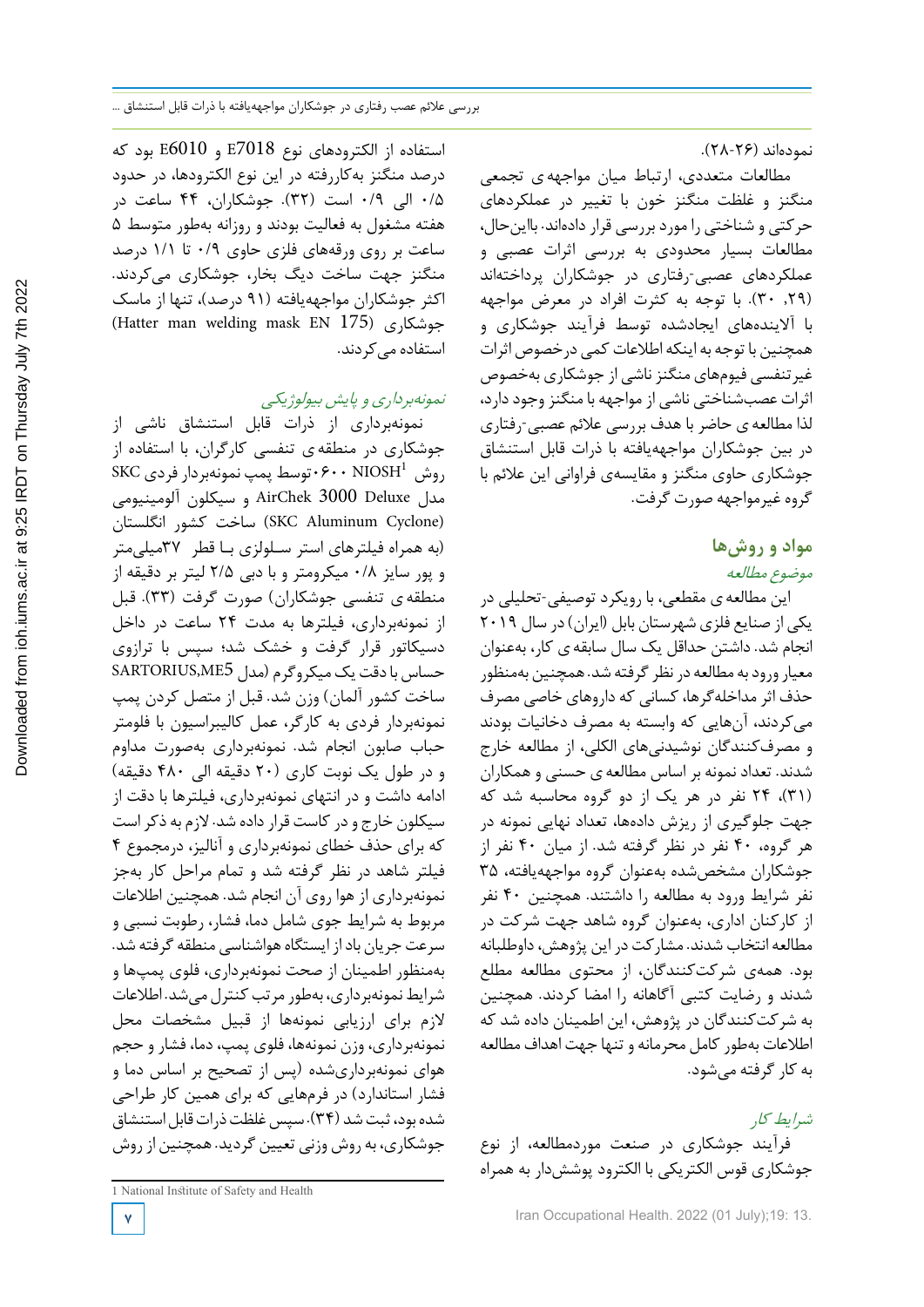شماره 7301 انستیتوی ملی ایمنی و بهداشت حرفهای آمریکا ( NIOSH7301 (بهمنظور تعیین میزان منگنز موجود در ذرات قابل استنشاق نمونهبرداریشده استفاده شد (35).

جهت آمادهسازی نمونههای هوا، هر فیلتر بهصورت جداگانه از کاست خارج و داخل بشر 50 میلیلیتری قرار داده شد. سپس به میزان ml 5 از acid ashing به فیلتر اضافه شد و به مدت $\cdot$  دقیقه ( $1\rm HNO3$ :3HCL) در دمای محیط قرار گرفت. هضم فیلتر توسط اضافه شدن مکرر ml 2 از acid ashing تا رسیدن به محلول شفاف صورت پذیرفت. در آخرین مرحله، ml 3 از acid dilution به محلول اضافه شده و محلول به بالن حجمی 25 منتقل و به حجم رسانده شد.

جهت پایش بیولوژیکی، نمونه خون از کلیه ی کارکنان در پایان نوبتکاری جمعآوری شد. کسانی که داروهای خاصی مصرف میکردند، آنهایی که وابسته به مصرف دخانیات بودند و مصرفکنندگان نوشیدنیهای الکلی، از مطالعه خارج شدند. یک میلیلیتر خون وریدی از افراد گرفته شد و به داخل تیوبهای ضد انعقاد 2K ریخته شد. نمونهها تا زمان تجزیه در دمای -20 درجهی سانتیگراد قرار گرفتند. جهت آمادهسازی نمونههای خون (بر اساس مطالعهی Elligsen و همکاران) (36) 1/5 میلیلیتر از اسید نیتریک خالص 65 درصد به 1 میلیلیتر از خون وریدی اضافه شد و سپس به مدت یک ساعت در دمای 95 درجهی سانتیگراد گرم شدند. بعد از خنکسازی، نمونهها به حجم 10 میلیلیتررقیق شدند.

آنالیز

پس از انجام مراحل آمادهسازی، آنالیز نمونهها توسط دستگاه طیف بینی نشر اتمی پالسمای جفتشده القایی ساخت PlasmaQuant PQ 9000 ) \(ICP-OES) کشور آلمان) واقع در معاونت بهداشتی دانشگاه علوم پزشکی مازندران صورت گرفت. پیش از آنالیز نمونهها، بهمنظور به دست آوردن منحنی کالیبراسیون دستگاه، محلول استاندارد منگنز در غلظتهای ۰/۰۲، ۰/ ، ۰/ ، ۰/ ،15 ،25 50 بخش در میلیون تهیه شد و به دستگاه تزریق گردید. سپس مطابق با روش استاندارد، نمونههای استخراجشده و شاهد به دستگاه تزریق شدند و غلظت منگنزدر نمونهها تعیین گردید و با استفاده از حجم هوای استاندارد نمونهبرداریشده برای هر نمونه محاسبه گشت. سپس نتایج بهدستآمده با مقادیر حد مجاز مواجههی

شغلی (TWA-TLV (انجمن متخصصین بهداشت صنعتی آمریکا (ACGIH (مقایسه شدند.

### عالئم عصب-رفتاری

در مطالعهی حاضر، از پرسشنامهی Q16 جهت بررسی عالئم عصب-رفتاری استفادهگردید (25). این پرسشنامه، شامل 16 سؤال بله یا خیر دربارهی خستگی غیرطبیعی، سوزش و درد در قسمتهای مختلف بدن، تپش قلب، تحریکپذیری و افسردگی بدون علت، مشکل در تمرکز، فراموشی، تعریق بدون علت مشخص، مشکل در باز و بسته کردن دکمهی لباس، مشکل در درك معانی کتاب و روزنامه، احساس فشار در قفسه ی سینه، مشکل در به خاطر سپردن، سردرد (حداقل یکبار در هفته) و تغییر در تمایالت جنسی بود. سپس فراوانی عالئم عصب-رفتاری در جوشکاران مواجههیافته با کارکنان اداری مواجههنیافته مقایسه شد.

### تحلیل آماری

نتایجمطالعهیحاضر،بااستفادهازنرمافزارMINITAB 17 آنالیز گردید. در ابتدا بهمنظور بررسی نرمال و غیرنرمال بودن دادهها، از آزمون کولموگروف-اسمیرنوف استفاده شد. جهت ارائه ی نتایج اطالعات دموگرافیک و شغلی افراد شرکتکنندهدرمطالعه، از روش آمار توصیفی استفاده گردید. همچنین دادهها با استفاده از آزمونهای One-،Paired T-Test آزمون ،Pearson همبستگی ضریب« .موردتحلیلقرارگرفتند» Sample T, Independent t Test سطح معناداری نیز 0/05 >P در نظرگرفته شد.

### **یافتهها**

میانگین و انحراف معیار سن گروه مواجههیافته 34/42±4/80 سال باسابقهی کار 12/12±4/07 سال و گروه کنترل با میانگین سن ۴/۵۳±۳۱/۹۷ سال با سابقه ی کار 11/58±4/38 بود. تفاوت معناداری بین سابقهی کار دوگروهموردمطالعه وجودنداشت (0/05 >P) ( جدول 1). میانگین مواجههی جمعیت موردمطالعه با ذرات قابل استنشاق حاوی فیوم منگنز در هوای منطقه ی تنفسی و منگنز خون، در جدول 2 نشان دادهشده است. غلظت منگنز خون دو گروه جوشکاران و کارکنان اداری، نشان µg.ml-<sup>1</sup> داد که میزان غلظت منگنز در خون جوشکاران ( 0/16±0/02) بهطور معناداری بیشتر از گروه کارکنان  $(-10,100)$ است. همچنین مقایسهی (۰/۰۴±۰/۰۰۲ (است. میانگین عالئم عصبی-رفتاری در دو گروه جوشکاران و

<sup>1</sup> Inductively Coupled Plasma - Optical Emission Spectrometry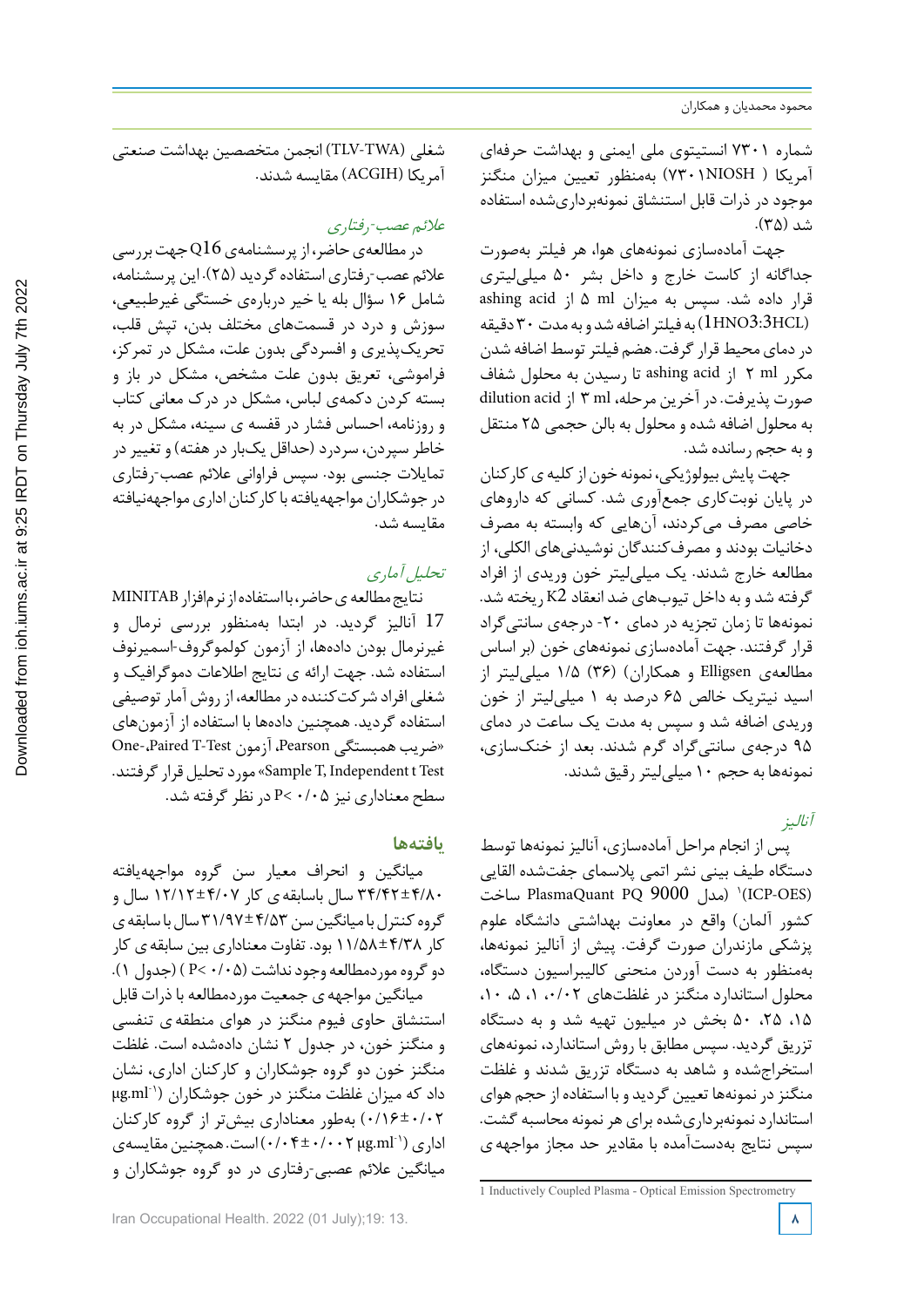

**شکل .1** مراحل انجام نمونهبرداری، آمادهسازی و آنالیز نمونههای خون و هوا جدول -1 نتایج آمار توصیفی متغیرهاي فردي در کارخانهي آببند بابل

**جدول .1** نتایج آمار توصیفی متغیرهای فردی در کارخانه ی آببند بابل

| P-value        | گروه کنترل                            | جوشكاران                                      | متغير                                  |
|----------------|---------------------------------------|-----------------------------------------------|----------------------------------------|
| $\cdot/\Delta$ | $T1/9V \pm 5/20$                      | <b>TY/FTIF/A.</b>                             | سن (میانگین±انحراف معیار)(سال)         |
|                | ٢۴                                    | ٢٣                                            | حداقل                                  |
|                | ۴۳                                    | ۴۵                                            | حداكثر                                 |
|                | $\tau\tau(\tau\nu/\tau\Delta-\Delta)$ | $\Gamma \Delta(\Upsilon \lambda - \Upsilon)$  | $Q2(Q1-Q3)$                            |
| $.$ /۴۸        | <b>II/AA±F/TA</b>                     | 17/17±4/-Y                                    | سابقەی کار (میانگین±انحراف معیار)(سال) |
|                | ١                                     | ٣                                             | حداقل                                  |
|                | ٢٢                                    | ٢٠                                            | حداكثر                                 |
|                | $\left(\frac{1}{2} \right)$           | $\left(\frac{1}{2} - 1 \cdot \sqrt{V}\right)$ | $Q2(Q1-Q3)$                            |

مقایسه با گروه کنترل، **(**Test-T Paired **(**, 0.05>p، از نظر آماري تفاوت معناداري وجود نداشت.

توصیهشده را نشان میدهد. همانطور که دیده میشود، میانگین مقادیر منگنز و همچنین ذرات قابل استنشاق در ایستگاههای جوشکاری، باالتر از حد مجاز شغلی (-TLV TWA (توصیهشده توسط انجمن متخصصین بهداشت mg.m-3 صنعتی آمریکا (ACGIH (برای فلز منگنز ( و ذرات قابل استنشاق (3 mg.m) بود. همچنین (3 سبتنشاق)

کارکنان اداری نیز نشان داد که فراوانی این عالئم در بین جوشکاران در معرض مواجهه با منگنز، بهطور معناداری بیشتر از عالئم گزارششده توسط کارکنان اداری غیرمواجههیافته می باشد (p<٠/٠٠١). (جدول ٢). جدول ۳، مقایسه ی میانگین غلظت ذرات قابل استنشاق جوشکاری و غلظت منگنز با حد مجاز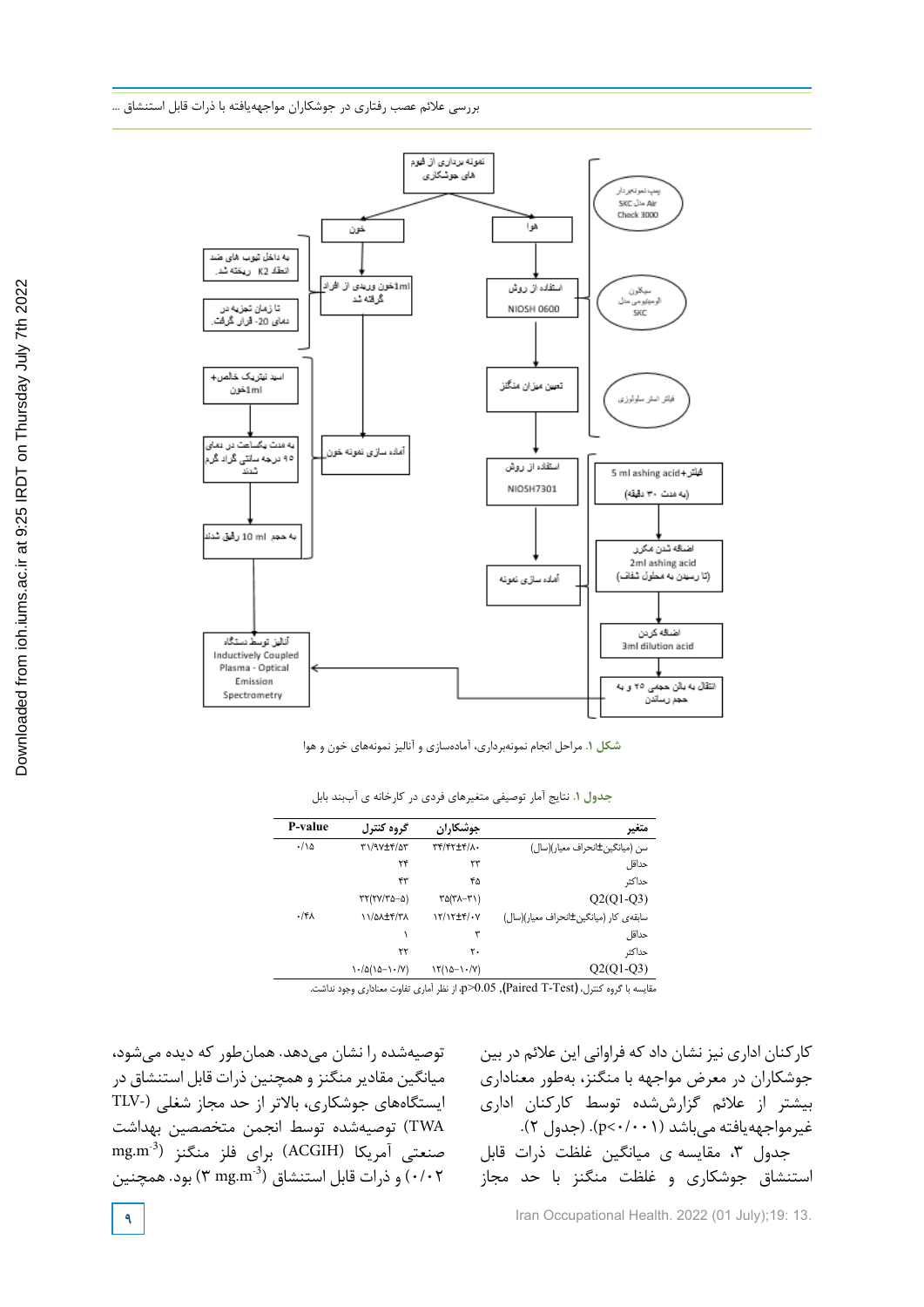جدول ۲. میزان مواجهه با ذرات قابل استنشاق جوشکاری، منگنز هوا، منگنز خون و میانگین تعداد علائم عصبی-رفتاری بر اساس پاسخهای مثبت دادهشده به سؤالات پرسشنامه ی 16Q در جمعیت موردمطالعه

| متغير                             | جوشکاران (۳٥ نفر)<br>انحراف معيار± ميانگين | گروه شاهد (50 نفر)<br>انحراف معيار± ميانگين          | <b>P-VALUE</b> |
|-----------------------------------|--------------------------------------------|------------------------------------------------------|----------------|
| ذرات قابل استنشاق جوشکاری (3mg.m) | $9/1 \pm \Delta 5/5V$                      |                                                      |                |
| $(mg.m^{-3})$ منگنز هوا           | $\cdot$ / $\cdot$ $\pm$ ۴۵/ $\cdot$ ۸      |                                                      |                |
| منگنز خون ('μg.ml)                | .1.191.7                                   | $\cdot$ / $\cdot$ $\pm$ $\cdot$ ۴/ $\cdot$ $\cdot$ ۲ | $p<-(\cdot)$   |
| تعداد علائم عصب-رفتاري (Q16)      | $f'.\pm f'$                                | $Y/\cdot \pm \frac{Y}{Y}$ .                          | **p<./         |
|                                   |                                            |                                                      |                |

\* **(**Test-T Paired**(**، 0/001<p، ازنظر آماري معنادار است.

\*\*(Test t Independent(، /001 0<p، ازنظر آماري معنادار است.

جدول ۳. مقایسه ی میزان غلظت ذرات قابل استنشاق جوشکاری و منگنز هوای تنفسی جوشکاران با میزان مجاز مواجهه

| P-value              | 95% CI         | <b>TLV-TWA</b><br>$(mg.m^{-3})$ | ميانگين غلظت<br>$(mg.m^{-3})$ | ألاينده                   |
|----------------------|----------------|---------------------------------|-------------------------------|---------------------------|
| $D<\cdot/\cdot\cdot$ | $(5/17-15/90)$ |                                 | 9/25                          | ذرات قابل استنشاق جوشكاري |
| $D<\cdot/\cdot\cdot$ | $(./-T9/F1)$   | $.$ / $.7$                      | ۱۴۵.                          | منگنز                     |

مقایسه با حد مجاز مواجهه،T Sample-One, 0.05<p، ازنظر آماري معنادار است.

جدول .4 همبستگی بین تعداد علائم عصبی-رفتاري ( 16Q (با میزان منگنز هوا و خون در گروه جوشکاران **جدول .4** همبستگی بین تعداد عالئم عصبی-رفتاری )16Q )با میزان منگنز هوا و خون در گروه جوشکاران

|         | تعداد علائم عصب-رفتاري (Q16) | متغير                          |
|---------|------------------------------|--------------------------------|
| P-value | ضريب همبستگى پيرسون          |                                |
| .791    | .715                         | $(\text{mg.m}^{-3})$ منگنز هوا |
| .1.88   | $.$ /۴۲۷                     | منگنز خون (' μg.ml)            |

جدول ۵. مقایسه ی فراوانی علائم عصبی-رفتاری بر اساس پاسخهای مثبت دادهشده به سؤالات پرسشنامه ی Q۱۶ در دو گروه مورد (جوشکاران) و شاهد (کارکنان اداری)

| <b>P-VALUE</b>               | گروه شاهد (۴۰ نفر) |               | گروه مورد (۳۵ نفر)                            |              | سؤالات                                                                                | رديف      |
|------------------------------|--------------------|---------------|-----------------------------------------------|--------------|---------------------------------------------------------------------------------------|-----------|
|                              | درصد               | تعداد         | درصد                                          | تعداد        |                                                                                       |           |
| $\cdot/\cdot\cdot$ .         | 17/2               | ۵             | $Y\Lambda/F$                                  | $\mathsf{v}$ | اًیا بهطور طبیعی احساس خستگی می کنید؟                                                 | $\lambda$ |
| $\cdot/\cdot\cdot \Delta$    | ۲/۵                | V             | $Y\Delta/Y$                                   | ٩            | آیا در بعضی از قسمتهای بدن، سوزش و درد غیرعادی احساس می کنید؟                         | ٢         |
| .751                         | $V/\Delta$         | ٣             | $Yf/\mathcal{F}$                              | ۵            | أيا بدون فعاليت بدني هم دچار تپش قلب مي شويد؟                                         | ٣         |
| $\cdot/\cdot\tau$            | ۵                  | ٢             | $\mathbf{Y} \mathbf{Y} / \mathbf{Q}$          | Υ            | أيا بدون علت عصباني ميشويد؟                                                           | ۴         |
| $\cdot/\cdot$ ۳.             | ۷۵                 | ٣             | <b>TA/۶</b>                                   | ١.           | آيا بدون علت دچار افسردگي ميشويد؟                                                     | ۵         |
| $\cdot/\rangle \cdot \Delta$ | ۱۵                 | ۶             | $\mathbf{r}/\mathbf{r}$                       | ۱۱           | أيا اغلب بهسختي مي توانيد فكر خود را متمركز كنيد؟                                     | ۶         |
| $\cdot$ /٢١٧                 | ۲۵                 | ١.            | $\mathfrak{r}$ .                              | ۱۴           | أيا مسائل را بەراحتى فراموش مى <i>ك</i> نيد؟                                          | ٧         |
| $-1008$                      | ۱۵                 | ۶             | $\mathbf{Y} \mathbf{Y} / \mathbf{Q}$          | ٨            | أيا بدون علت عرق ميكنيد؟                                                              | ٨         |
| $\cdot/\cdot\cdot$ $\wedge$  |                    |               | $\mathsf{I} \mathsf{V} \mathsf{I} \mathsf{I}$ | ۶            | آیا در باز و بستن دکمههای لباستان اغلب دچار مشکل میشوید؟                              | ٩         |
| $-7719$                      | $V/\Delta$         | ٣             | ۱۷/۱                                          | ۶            | آیا در زمان خواندن کتاب یا روزنامه، در درک معانی مطالب خواندهشده<br>دچار مشکل میشوید؟ | ١.        |
| ۱۲۶۵.                        | ١۵                 | ۶             | <b>TA/V</b>                                   | ٩            | أيا به علت زود فراموش كردن مسائل، مورد سرزنش بستگان قرار مي گيريد؟                    | ۱۱        |
| . / 9                        | ٠                  | ۰             | $Yf/\tau$                                     | ۵            | آیا در قفسهی سینه احساس فشار میکنید؟                                                  | ۱٢        |
| $\cdot$ /٣٢ $\Lambda$        | <b>TVID</b>        | ۱۱            | ۴٠                                            | ۱۴           | أيا اغلب براي به خاطر سپردن چيزي ناچاريد أن را يادداشت كنيد؟                          | ۱۳        |
| $.$ /۴۳۲                     | ۲۵                 | ١.            | ۴٠                                            | ۱۴           | أيا اغلب مجبور به كنترل كارهاى انجامشده (مانند قفل كردن در) هستيد؟                    | ۱۴        |
| $\cdot/\cdot\tau$            | ٣.                 | $\mathcal{N}$ | $\Delta f/Y$                                  | ١٩           | آیا حداقل هفتهای یکبار دچار سردرد می شوید؟                                            | ۱۵        |
| $\cdot/\gamma$ ۶۱            | ۱۵                 | ۶             | ٢.                                            | ٧            | أيا تغييري در تمايلات جنسي شما ايجاد شده است؟                                         | ۱۶        |

آزمون تی یک نمونهای، نشان داد که این اختلاف معنیدار است (جدول 3).

همبستگی بین تعداد علائم عصبی-رفتاری (Q $16$ ) با

میزان منگنزهوا و خون درگروه جوشکاران، نشان دادکه بین تعداد عالئم عصبی-رفتاری با میزان منگنز خون در گروه جوشکاران، ارتباط معنیدار وجود دارد (جدول 4).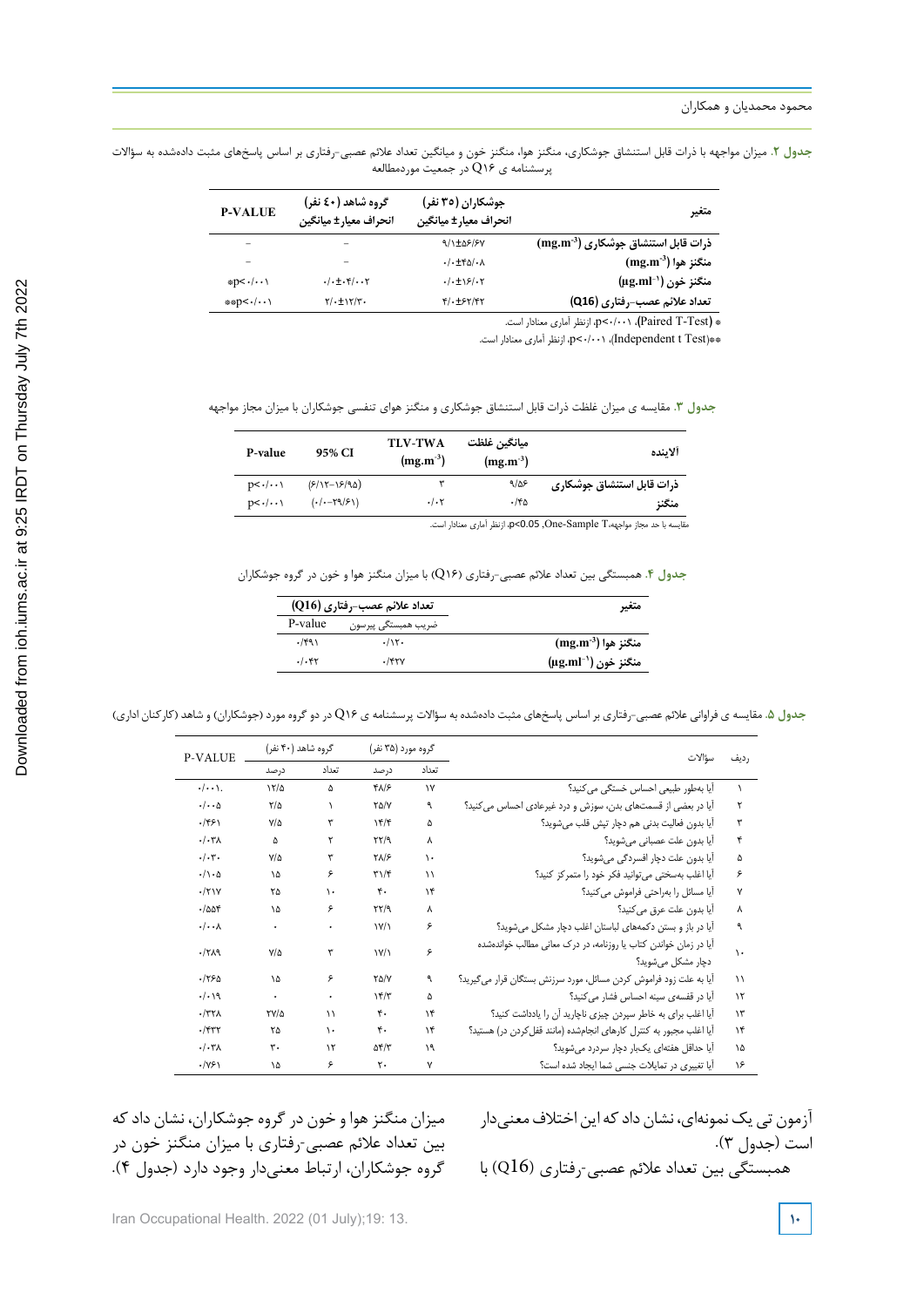همچنین نتایج حاصل از آزمون پیرسون، نشاندهندهی رابطهی خطی بسیار قوی بین غلظت منگنزهوای تنفسی  $(p<\cdot/\cdot\cdot)$ و منگنز خون جوشکاران است $r=(p<\cdot/2)$ .

جدول ۵، فراوانی علائم عصبی-رفتاری در دو گروه مورد و شاهد را نشان میدهد. همانگونه که نتایج بیان میکند، فراوانی عالئم عصبی-رفتاری گروه جوشکاران، بیشتراز عالئم گزارششده توسط گروه شاهد است.

**بحث**

مواجههی شغلی با ذرات قابل استنشاق جوشکاری حاوی منگنز، با توجه به اثرات عصبشناختی آنها، ازجمله ی مهمترین مشکلات صنایع است؛ بنابراین، تعداد مطالعات در زمینهی مواجههی جوشکاران با فیومهای جوشکاری، در سالهای اخیر گسترش یافته است. در مطالعهی حاضر، یافتهها نشان داده است که ذرات قابل استنشاق ناشی از جوشکاری، حاوی درصد کمی از فیوم منگنزهستند (از 0/2 تا 8 درصد کل فیوم). میزان منگنز در سیمجوشها میتواند در گسترهی 1-20 درصد از فلزات تشکیلدهنده باشد؛ بنابراین، بیشتر جوشکاران در معرض فیومهای مختلف فلزی که حاوی درصد کمی منگنزاست، میباشند (<5 درصد ازکل فلزات) (37).

مطالعهای توسط Pech و همکاران در میان 241 جوشکار مواجههیافته با فیومهای جوشکاری در آلمان صورت گرفت. نتایج این مطالعه، نشان داد که غلظت منگنزدر %65 نمونههای هوا باالتراز حد مجاز توصیهشده بود (38). Instly و همکاران، در مطالعهای، مواجههی جوشکاران و فلزکارانی که در کارخانه ی ساخت محصوالت فلزی در غرب پنسیلوانیا مشغول به کار بودند را مورد بررسی قرار دادند. نتایج این مطالعه، بیانگر آن بودکه مواجههی جوشکاران و فلزکاران با منگنزو اکسید آهن، بهطور قابل توجهی بیش از حد مجاز توصیهشده بود (39). Newton وهمکاران، مطالعهای باهدف بررسی مواجهه ی تنفسی با فیومهای جوشکاری در یکی از صنایع فوالدی انجام دادند. نتایج، بیانگرباال بودن مواجهه ی افراد با منگنز در هوای منطقهی تنفسی بود. همچنین نتایج این مطالعه، نشان دادکه سرعت ورودمنگنزبه دستگاهگردش خون، بافتها و اندامها، سریعتر از سایر فلزات بود (۴۰).

نتایج مطالعهی حاضر نیز نشان داد که میانگین غلظت مواجههی جوشکاران باذرات قابل استنشاق ناشی از جوشکاری و منگنز، به ترتیب حدود 3 و 22 برابر حد مجاز توصیهشده توسط انجمن متخصصین بهداشت صنعتی آمریکا (ACGIH (است. جوشکاران در صنعت

موردمطالعه،دربخشیازفرآیندجوشکاریدرمحفظههای بستهی دیگ بخار مشغول به فعالیت میباشند که به نظر میرسد حضور در این فضای بسته و همچنین عدم وجود امکانات کنترلی ازجمله تهویهی مناسب و عدم استفاده از وسایل حفاظت تنفسی در این بخش، باعث استنشاق بیشتر فیومهای جوشکاری میشود؛ بنابراین، میتوان نتیجه گرفت که استنشاق این مقدار فیوم منگنز، ممکن است باعث بروز بیماری و آسیبهای عصبی در جوشکاران صنعت مورد نظر شود. یکی دیگر از دالیل غلظت باالتر از حد مجاز فیوم منگنز در منطقه ی تنفسی جوشکاران را میتوان به پوسچر نامناسب کاری آنها نسبت داد. در مشاغلی همچون جوشکاری، جهت دسترسی و تسلط بیشتر و باال بردن سرعت کار، کارگران ناچار به خم کردن سر و گردن بر روی نقطهی جوشکاری هستند. همچنین به نظر میرسد یکی دیگر از دالیل افزایش غلظت فیوم منگنز در منطقه ی تنفسی جوشکاران، بهکارگیری سیستم تهویه ی نامناسب و ناکارآمد در محیط کار باشد. نتایج مطالعهی حاضر، بیانگر ارتباط خطی و معنادار

میان منگنز موجود در منطقهی تنفسی و منگنز خون جوشکاران بود. LONG وهمکاران،مطالعهایدرمیان 40 نفر از جوشکاران انجام دادند که نتایج آن، بیانگر ارتباط مثبت و معنادار میان منگنز هوای منطقه ی تنفسی و منگنز خون بود (41). Hoet وهمکاران نیز در مطالعهای، گزارش کردند که غلظت منگنز خون افراد مواجههیافته با افزایش مدتزمان مواجهه افزایش یافته است. همچنین غلظت منگنز خون جوشکاران، بهمراتب بیشتر از گروه شاهد گزارش شد (20). در مطالعهای که توسط Baker و همکاران جهت بررسی مدتزمان مواجههی جوشکاران با منگنزومیزان جذبآن در خون انجام شد، نتایجبیانگرآن بود که هوای منطقهی تنفسی بر منگنز خون جوشکاران تأثیرگذار است (42) که با نتایج حاصل از مطالعهی حاضر مطابقت دارد. در مطالعات گذشته، منگنز خون، منگنز ادرار، منگنز موجود در ناخن و مو، بهعنوان نشانگرهای زیستی مواجهه بامنگنزدر نظرگرفته شدند (43). Smith و همکاران، گزارش کردهاند که منگنز خون نسبت به منگنز ادرار یا مو جهت بررسی میزان مواجهه با منگنز، نشانگر زیستی قابل اعتمادتری است (44). wongwit و همکاران نیز منگنز خون را بهعنوان نشانگر زیستی مواجهه با منگنز پیشنهاد کردهاند (45)؛ اگرچه نتایج مطالعهی Pesch و همکاران (38) و Halatek و همکاران (46) نشان داد که ارتباط ضعیفی بین منگنز موجود در منطقه ی تنفسی و منگنز خون جوشکاران وجود دارد.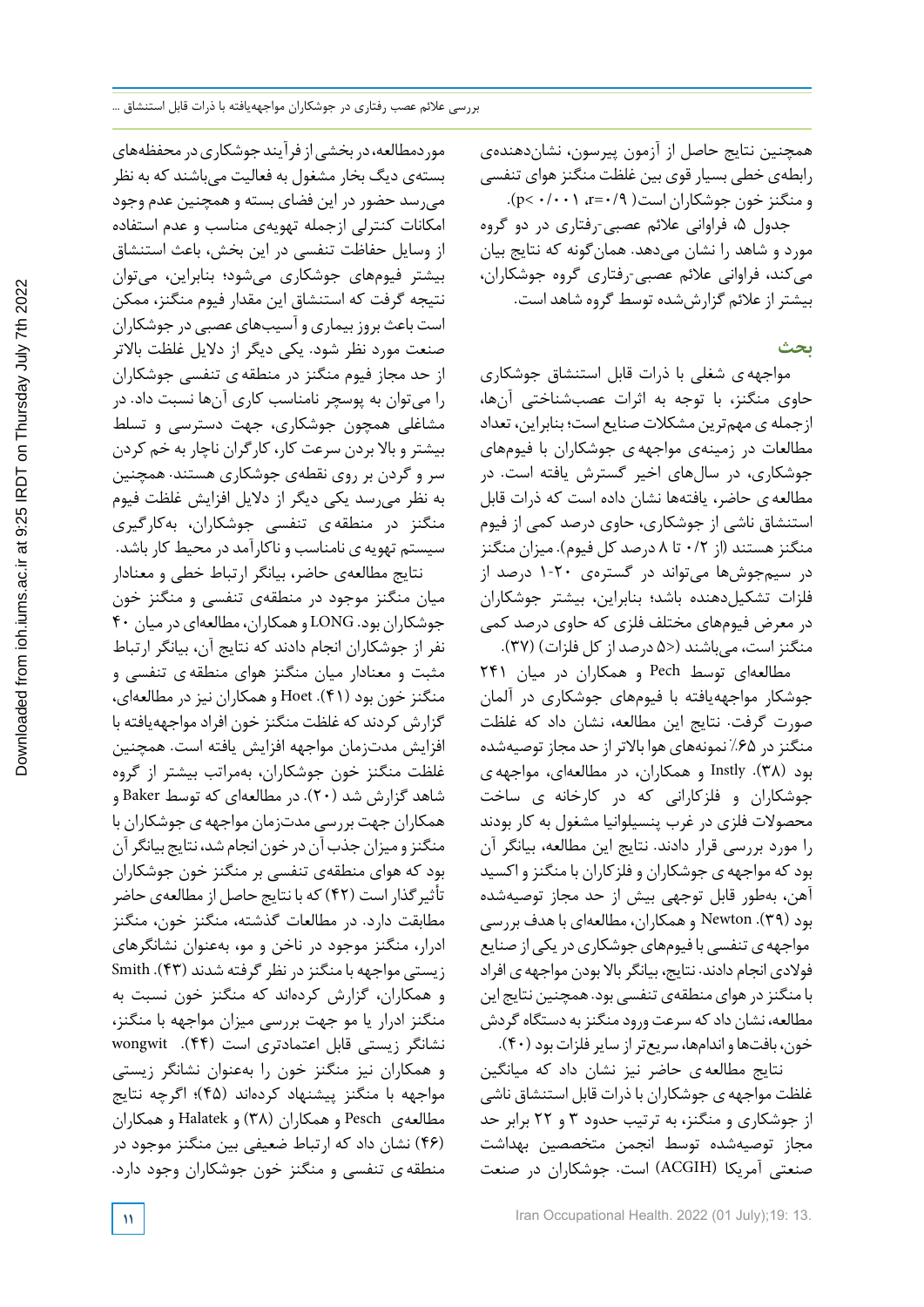در مطالعهای دیگر، crossgrove و zheng بیان کردند که منگنز خون، تنها نشانگر مواجههی اخیر (به مدت چند ساعت تا چند روز پس از مواجهه) با منگنز است؛ بنابراین نمیتوان از این نشانگر جهت بررسی مواجههی بلندمدت با منگنز استفاده کرد (۴۷). تا به امروز، توافقی در ارتباط با تعیین بهترین شاخص بیولوژیکی مواجهه با منگنز صورت نگرفته است؛ بنابراین، تحقیقات بیشتری جهت شناسایی بیومارکرهای بالقوهی مواجهه با منگنزموردنیاز است.

برخی مطالعات، گزارش کردهاند که آستانهی مواجهه -۱/۷ mg/m $^3$  با منگنز برای بروز اثرات عصبشناختی بین 0/27 است (,14 48) که در مطالعهی حاضر، میانگین غلظت مواجهه با منگنزدر منطقهی تنفسی در محدودهی ذکرشده بود.

در مطالعهی حاضر، میانگین جواب مثبت دادهشده به پرسشنامهی عالئم عصب-رفتاری در میان جوشکاران 4/6 و در کارکنان اداری 2/1 گزارش شد. Elingsen و همکاران در مطالعهای، میانگین تعداد عالئم عصب- رفتاری جوشکاران بر اساس پاسخهای مثبت دادهشده به پرسشنامهی 16Q، را 3/6 گزارش دادند. همچنین گروه مواجههیافته، عالئم عصب-رفتاری بیشتری را نسبت به گروه کنترل گزارش کردهاند (28). در مطالعهی دیگری که توسطMehrifar وهمکاران(14) ،lee وهمکاران (49) و Park وهمکاران (50) انجام شد، نتایج بیانگرآن بودکه فراوانی عالئم عصبی-رفتاری در گروه جوشکاران، بهطور معناداری بیشتر از فراوانی آن در گروه کارکنان اداری غیرمواجهه بود؛ که با نتایج مطالعهی حاضر همخوانی داشت. بااینحال، Lotz و همکاران، مطالعهای با هدف بررسی تأثیر مواجههی منگنز در مهارتهای حرکتی در میان 48 جوشکار انجام دادند. نتایج، بیانگر آن بود که مهارت حرکتی در جوشکاران در سطح طبیعی قرار داشت و ارتباط معنادارتری میان مواجهه با منگنز و تأثیر بر مهارتهای حرکتی وجود نداشت (30). نتایج مطالعهی wendy وهمکاران برروی کارگران مواجههیافته با منگنز در معدن، نشاندهندهی افزایش نشانههایپارکینسون در این افراد بود (51). Gliga و همکاران، مطالعهای با هدف بررسی سطح پروتئینهای مرتبط با مغز و سیستم عصبی در جوشکاران انجام دادند. بررسیها، حاکی از آن بود که مواجهه با سطح پایین تا متوسط منگنز، میتواند در میزان سطح پروتئینهای ذکرشده تأثیرگذار باشد (52).

Hassani و همکاران، مطالعهای با هدف بررسی عالئم عصب-رفتاری در میان 27 نفر از جوشکاران در معرض مواجهه انجام دادند. نتایج این مطالعه، بیانگر آن بود که

غلظت منگنز خون جوشکاران، بهطور معناداری باالتر از گروه غیرمواجهه بود همچنین فراوانی عالئم عصب- رفتاری در جوشکاران، بهطور معناداری بیشتر گزارش شد؛ اگرچه ارتباط معناداری بین غلظت منگنز موجود در هوا و بروز عالئم عصب رفتاری گزارش نشد (31). همچنین درمطالعهیدیگری، hassani وهمکاران (53) و Mehrifar و همکاران (۵۴)، ارتباط معناداری را بین منگنز هوا و بروز عالئم عصبی گزارش کردهاند. نتایج مطالعهی حاضر نیز بیانگر همبستگی ضعیف و عدم ارتباط معنادار میان منگنز هوا با تعداد عالئم عصبی-رفتاری (16Q (در گروه جوشکاران بود؛ اگرچه ارتباط معنادار و همبستگی متوسط میان غلظت منگنز خون با تعداد عالئم عصبی- رفتاری وجود داشت. به نظر میرسد میتوان این اختالف در نتایج را به شرایط متفاوت جذب منگنز در افراد نسبت داد. ممکن است تفاوت در عواملی همچون تعداد، سرعت تنفس و ظرفیت حیاتی افراد، برجذب بیشتر منگنز در خون تأثیرگذار باشد. همچنین ممکن است دلیل این تفاوت، ناشی از تأثیر عوامل غیرقابل کنترل بر افزایش غلظت منگنز خون افراد در این مطالعه باشد. پیشنهاد میشود در مطالعات آینده، با افزایش تعداد نمونهی شاهد، نتایج مطمئنتری حاصل شود.

نتایج مطالعه ی حاضر، همبستگی متوسط و معناداری را بین تعداد عالئم عصبی-رفتاری و میزان منگنز خون در گروه جوشکاران نشان داد. همچنین نتایج مطالعهی Chang و همکاران (55) و Park و همکاران (56) که بر روی جوشکاران انجام شد، نشاندهندهی همبستگی مثبت و مستقیم بین غلظت منگنز خون و عالئم عصب رفتاری بود. از آنجایی که عالئم عصبی-رفتاری ناشی از مواجهه با منگنز، عمدتاً در مواجهه ی طولانیمدت باعث تغییر در عملکرد سیستم عصـبی مرکـزی میشود؛ لذا وجود همبستگی مثبت میان منگنز خون و تعداد عالئم عصب-رفتاری، حاکی از آن است که در صورت عدم اقدامات کنترلی مناسب، با افزایش سابقهی کار جوشکاران و درنتیجه افزایش مواجهه با منگنز، بروز این عالئم در آنها تشدید خواهد شد.

موضوع با اهمیت در بهکارگیری این پرسشنامه، تأثیر عوامل مخدوشکننده بر روی نتایج آن است که تا حد امکان سعی شد تأثیر این عوامل مورد توجه قرار گیرد و کسانی کهسابقهی بیماریهای عصبی، مصرف مشروبات الکلی، مواد مخدر و مصرف داروهای خاص داشتند، از شرکت در مطالعه منع شدند. همچنین سابقه ی کار گروههای موردمطالعه، تقریباً مشابه بود و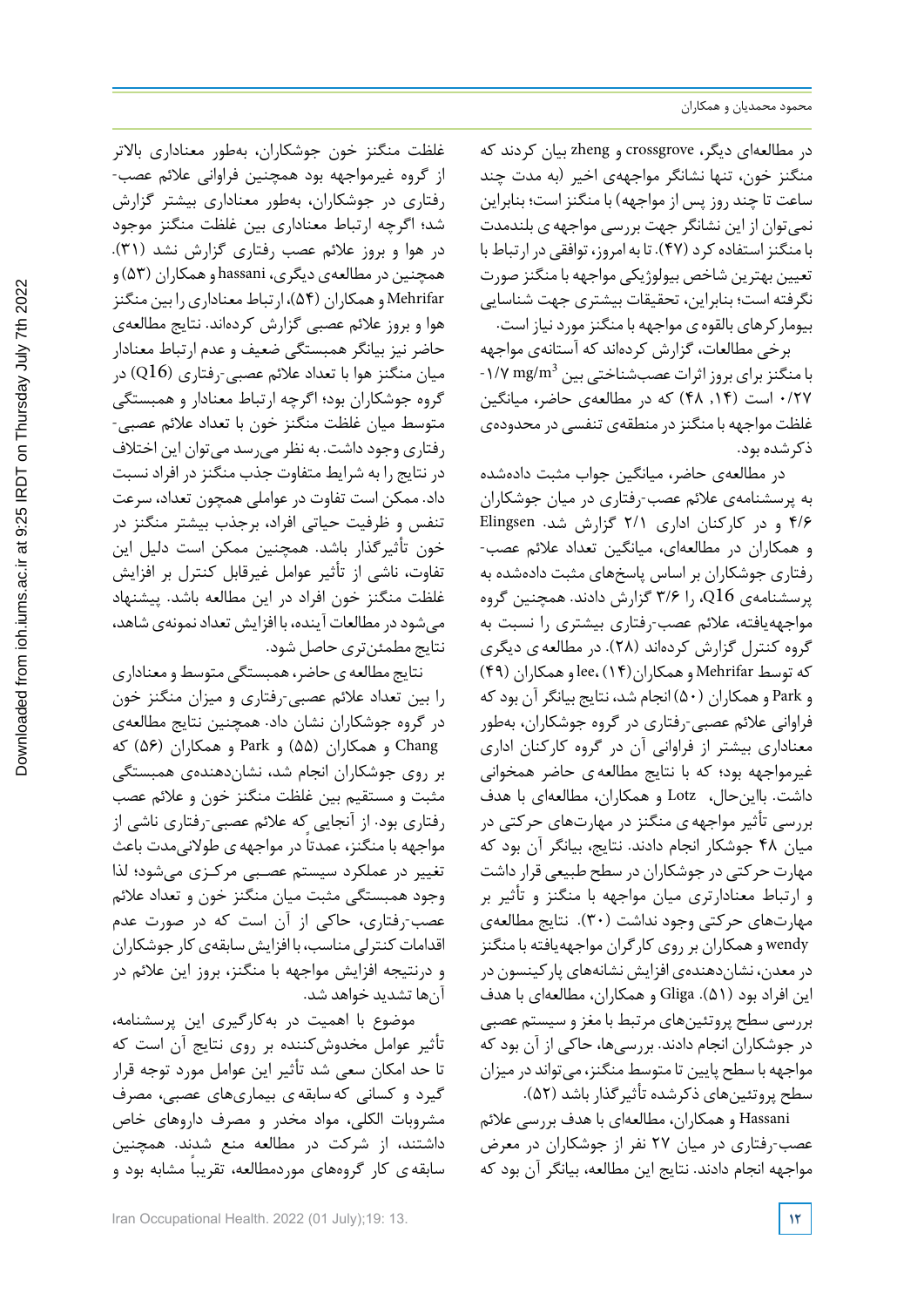تفاوت معنیداری بین سابقه ی کار دو گروه مواجههیافته و غیرمواجهه مشاهده نشد؛ بنابراین، این متغیر دموگرافیک، تأثیر مخدوش کنندگی بر روی نتایج نداشت.

مشابه بسیاری از زمینههای مطالعاتی، یکی از محدودیتهای بالقوهی این مطالعه، عدم اطالعات کافی در ارتباط با مواجههی پیشین جوشکاران با منگنز بود؛ زیرا هیچگونه سیستم نظارتی جهت پایش مواجههی جوشکاران قبل از مطالعه ی حاضر وجود نداشت. همچنین یکی دیگر از محدودیتها، کمبود اطالعات مربوط به الگوهای رژیم غذایی در بین کارگران است؛ اگرچه در مطالعهای مشابه، Laohaudomchok و همکاران، گزارش کردند که منگنز ناشی از مصرف غذا، سهم قابل توجهی در افزایش دوز داخلی آن ندارد (۵۷)؛ بنابراین، به نظر می رسد این عامل نمیتواند تأثیر مهمی بر نتایج بهدستآمده داشته باشد. نتایج مطالعهی حاضر، نشاندهندهی حضور عوامل تأثیرگذار غیرقابلکنترل برجذب منگنز در افراد است که پیشنهاد میشود در مطالعات آینده، با افزایش تعداد نمونهی شاهد، نتایج قابل اطمینان تری در این زمینه حاصل شود. همچنین کمبود اطالعات مربوط به سیستم تهویه در صنعت مورد نظر، یکی دیگر از محدودیتهای بالقوهی مطالعهی حاضر میباشد. با توجه به اینکه اثرات عصبی-رفتاری منگنز بهصورت مزمن است، مطالعات طولی ییشنهاد می شود تا مدتزمان بیشتری گروهها مورد مطالعه قرارگرفته و ارزیابی مواجهه تجمعی انجام گیرد.

## **نتیجهگیری**

بهطورکلی، یکی از مزیتهای این مطالعهی مقطعی، ارزیابی مواجههی تنفسی، پایش بیولوژیکی و همچنین بررسی عالئم عصبی-رفتاری در بین جوشکاران مواجههیافته با ذرات قبل استنشاق ناشی از جوشکاری حاوی منگنز و مقایسه ی فراوانی این عالئم با گروه غیرمواجهه بود؛ بنابراین، با توجه به مواجههی بیش از حد مجاز جوشکاران با منگنز، افزایش غلظت آن در خون گروه مواجههیافته و افزایش فراوانی اختالالت عصب- رفتاری گزارششده در این گروه، بهمنظور جلوگیری از مشکالت آینده، حفظ سالمت کارگران و پیشگیری از بروز اختالالت عملکردی -عصبی، مدیران و کارفرمایان باید درصدد کاهش مواجهه با منگنز از طریق کنترلهای مهندسی (جایگزینی آلیاژهایی با درصد کمتر منگنز، تهویه ی کارآمد) و کنترل مدیریتی، همانند کاهش زمان مواجهه، آموزش کارکنان و استفاده از وسایل حفاظت سیستم تنفسی مناسب برای جوشکاران برآیند.

**سپاسگزاری**

بدینوسیله، از معاونت پژوهشی دانشگاه علوم پزشکی مازندران که از این پایاننامه باکد اخالق ..MAZUMS.IR 8.4955.REC حمایت مالی نمودند، تشکر و قدردانی میشود.

### **REFERENCE**

- 1. Hassani H, Golbabaei F, Ghahri A, Hosseini M, Shirkhanloo H, Dinari B, et al. Occupational Exposure to Manganese‐containing Welding Fumes and Pulmonary Function Indices among Natural Gas Transmission Pipeline Welders. Journal of occupational health. 2012;54(4):316-22.
- 2. Razos P, Christides A. An investigation on heavy metals in an industrial area in Greece. 2010.
- 3. Lyttle K. Optimizing consumable selection increases productivity, decreases fumes. Gases & Welding Distribution. 2004;48:45-7.
- 4. Hobson A, Seixas N, Sterling D, Racette BA. Estimation of particulate mass and manganese exposure levels among welders. Annals of occupational hygiene. 2011;55(1):113-25.
- 5. Persoons R, Arnoux D, Monssu T, Culié O, Roche G, Duffaud B, et al. Determinants of occupational exposure to metals by gas metal arc welding and risk management measures: A biomonitoring study. Toxicology letters. 2014;231(2):135-41.
- 6. Antonini JM. Health effects of welding. Critical reviews in toxicology. 2003;33(1):61-103.
- 7. Antonini JM, Zeidler-Erdely PC, Young S-H, Roberts JR, Erdely A. Systemic immune cell response in rats after pulmonary exposure to manganese-containing particles collected from welding aerosols. Journal of immunotoxicology. 2012;9(2):184-92.
- 8. Cersosimo MG, Koller WC. The diagnosis of manganese-induced parkinsonism. Neurotoxicology. 2006;27(3):340-6.
- 9. Colosimo C, Guidi M. Parkinsonism due to ephedrone neurotoxicity: a case report. European journal of neurology. 2009;16(6):e114-e5.
- 10. Guilarte TR, Gonzales KK. Manganese-induced parkinsonism is not idiopathic Parkinson's disease: environmental and genetic evidence. Toxicological Sciences. 2015;146(2):204-12.
- 11. Haacke EM, Cheng NY, House MJ, Liu Q, Neelavalli J, Ogg RJ, et al. Imaging iron stores in the brain using magnetic resonance imaging. Magnetic resonance imaging. 2005;23(1):1-25.
- 12. Ma RE, Ward EJ, Yeh C-L, Snyder S, Long Z, Yavuz FG, et al. Thalamic GABA levels and occupational manganese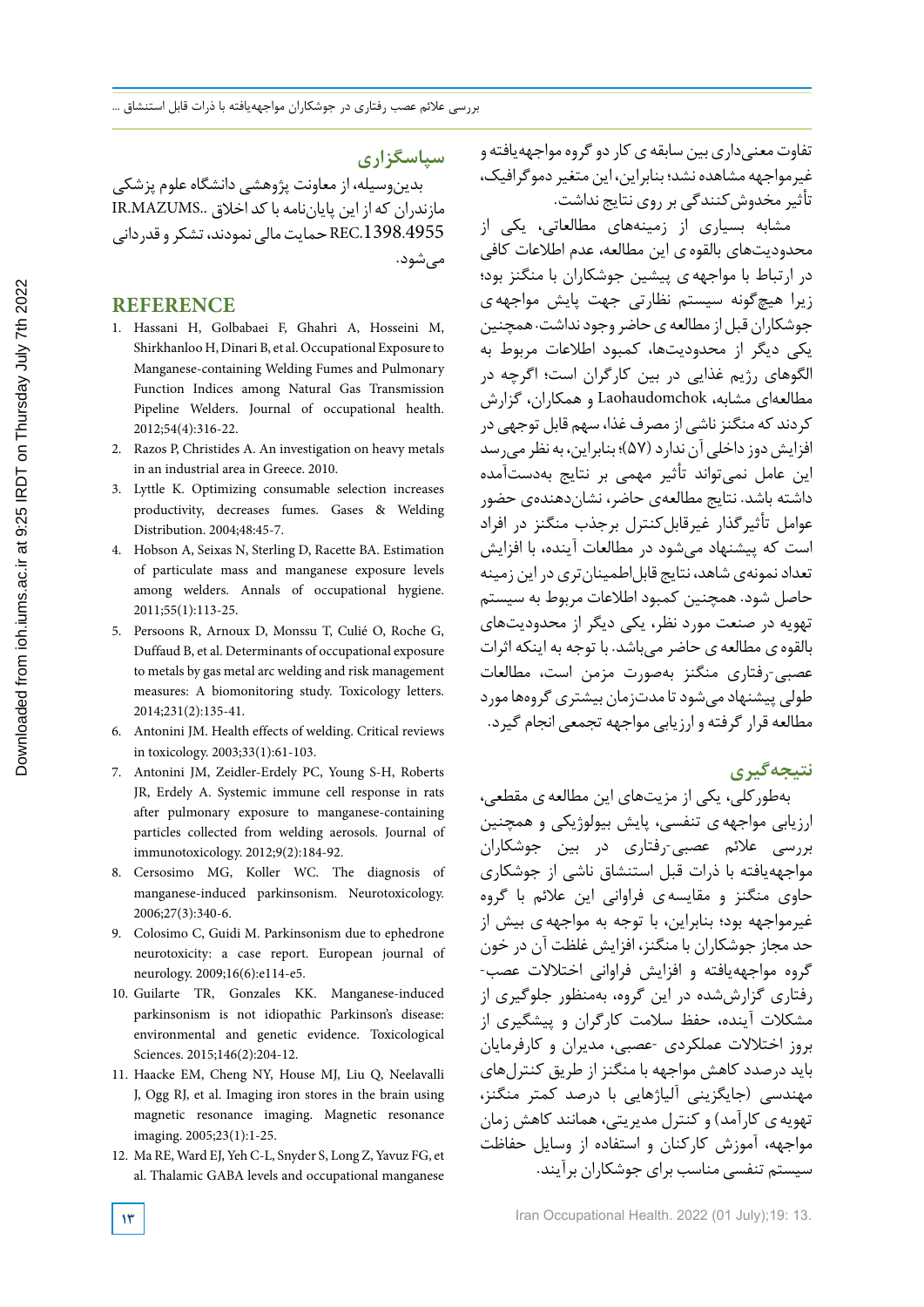symptoms and a review of its use. Occupational and environmental medicine. 1997;54(5):343-50.

- 26. Sjögren B, Gustavsson P, Hogstedt C. Neuropsychiatric symptoms among welders exposed to neurotoxic metals. Occupational and Environmental Medicine. 1990;47(10):704-7.
- 27. Zoni S, Albini E, Lucchini R. Neuropsychological testing for the assessment of manganese neurotoxicity: a review and a proposal. American journal of industrial medicine. 2007;50(11):812-30.
- 28. Ellingsen DG, Konstantinov R, Bast-Pettersen R, Merkurjeva L, Chashchin M, Thomassen Y, et al. A neurobehavioral study of current and former welders exposed to manganese. Neurotoxicology. 2008;29(1):48- 59.
- 29. Pesch B, Casjens S, Weiss T, Kendzia B, Arendt M, Eisele L, et al. Occupational exposure to manganese and fine motor skills in elderly men: Results from the heinz nixdorf recall study. Annals of work exposures and health. 2017;61(9):1118-31.
- 30. Lotz A, Pesch B, Casjens S, Lehnert M, Zschiesche W, Taeger D, et al. Association of exposure to manganese and fine motor skills in welders-Results from the WELDOX II study. NeuroToxicology. 2021;82:137-45.
- 31. Hassani H, Golbabaei F, Shirkhanloo H, Rahimi Foroushani A. A survey of neurobehavioral symptoms of welders exposed to manganese. Health and Safety at Work. 2013;3(1):39-46.
- 32. Sowards J, Ramirez A, Dickinson D, Lippold J. Characterization of welding fume from SMAW electrodes-Part II. Welding J. 2010;89:82-90.
- 33. National Institute for Occupational Safety and Health, Manual Analytical Methods. (1998) Particulates not otherwise regulated, respirable, 4th edn. Available at https://www.cdc.gov/niosh/docs/81–123/pdfs/0600.pdf. Accessed 20 February 2020.
- 34. Mohammadian M, Babanezhad E, Yazdani charati J, Esfandiari Y, Ramzani S. Concentration Evaluation and Health Risk Assessment of Welders' Exposure to Total Fumes and Manganese during Welding at Metal Industry. Journal of health research in community. 2020;5(4):45-56.
- 35. Method 7301: Elements by ICP (aqua regia ashing). NIOSH manual of analytical methods (NMAM). Washington, DC: National Institute for Occupational Safety and Hazards.http://www.cdc.gov/niosh/nmam/ pdfs/7301.pdf. [Internet].
- 36. Ellingsen DG, Dubeikovskaya L, Dahl K, Chashchin M, Chashchin V, Zibarev E, et al. Air exposure assessment and biological monitoring of manganese and other major welding fume components in welders. Journal of Environmental Monitoring. 2006;8(10):1078-86.

neurotoxicity: Association with exposure levels and brain MRI. Neurotoxicology. 2018;64:30-42.

- 13. Bowler RM, Gysens S, Diamond E, Nakagawa S, Drezgic M, Roels HA. Manganese exposure: neuropsychological and neurological symptoms and effects in welders. Neurotoxicology. 2006;27(3):315-26.
- 14. Mehrifar Y, Bahrami M, Sidabadi E, Pirami H. The effects of occupational exposure to manganese fume on neurobehavioral and neurocognitive functions: An analytical cross-sectional study among welders. EXCLI journal. 2020;19:372.
- 15. Lee E-Y, Flynn MR, Lewis MM, Mailman RB, Huang X. Welding-related brain and functional changes in welders with chronic and low-level exposure. Neurotoxicology. 2018;64:50-9.
- 16. ACGIH. TLVs and BEIs: threshold limit values for chemical substances and physical agents biological exposure indices 2021. 2021.
- 17. Ong CN. Reference values and action levels of biological monitoring in occupational exposure. Toxicology letters. 1999;108(2-3):127-35.
- 18. Zheng W, Fu SX, Dydak U, Cowan DM. Biomarkers of manganese intoxication. Neurotoxicology. 2011;32(1):1- 8.
- 19. Jiang Y, Zheng W, Long L, Zhao W, Li X, Mo X, et al. Brain magnetic resonance imaging and manganese concentrations in red blood cells of smelting workers: search for biomarkers of manganese exposure. Neurotoxicology. 2007;28(1):126-35.
- 20. Hoet P, Vanmarcke E, Geens T, Deumer G, Haufroid V, Roels HA. Manganese in plasma: a promising biomarker of exposure to Mn in welders. A pilot study. Toxicology letters. 2012;213(1):69-74.
- 21. Baker MG, Simpson CD, Sheppard L, Stover B, Morton J, Cocker J, et al. Variance components of short-term biomarkers of manganese exposure in an inception cohort of welding trainees. Journal of Trace Elements in Medicine and Biology. 2015;29:123-9.
- 22. Bader M, Dietz M, Ihrig A, Triebig G. Biomonitoring of manganese in blood, urine and axillary hair following low-dose exposure during the manufacture of dry cell batteries. International archives of occupational and environmental health. 1999;72(8):521-7.
- 23. Santamaria A. Manganese exposure, essentiality & toxicity. Indian Journal of Medical Research. 2008;128(4):484.
- 24. Batterman S, Su F-C, Jia C, Naidoo RN, Robins T, Naik I. Manganese and lead in children's blood and airborne particulate matter in Durban, South Africa. Science of the Total Environment. 2011;409(6):1058-68.
- 25. Lundberg I, Högberg M, Michelsen H, Nise G, Hogstedt C. Evaluation of the Q16 questionnaire on neurotoxic